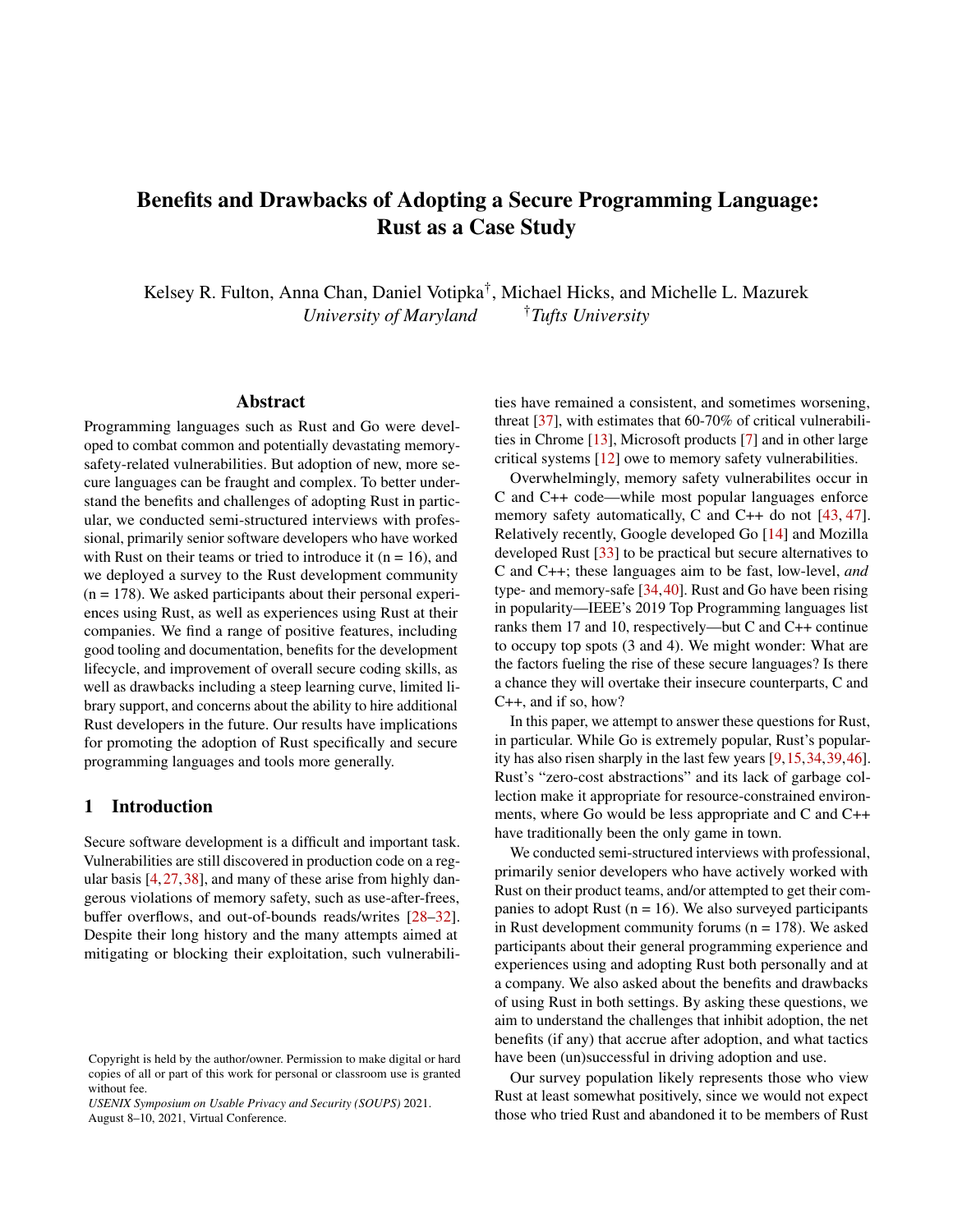forums. That said, our survey population comprised people with a variety of general and Rust-specific development experience. 26% of respondents had used Rust for less than one year and they often held similar opinions to more experienced Rust users. Our results uncovered a wide variety of specific challenges and benefits which can provide novel insights into the human factors of secure language adoption.

Participants largely perceived Rust to succeed at its goals of security and performance. Other key strengths identified by participants include an active community, high-quality documentation, and clear error messages, all of which make it easy to find solutions to problems. Further, participants indicated that overall Rust benefits the development cycle in both speed and quality, and using Rust improved their mental models of secure programming in ways that extend to other languages.

However, participants also noted key drawbacks that can inhibit adoption, most seriously a steep learning curve to adjust to the paradigms that enforce security guarantees. Other concerns included dependency bloat, limited library support, slow compile times, high up-front costs, worries about future stability and maintenance, and apprehension about the ability to hire Rust programmers going forward. For our participants, these negatives, while important, were generally outweighed by the positive aspects of the language.

Lastly, participants offered advice for others wanting to advocate adoption of Rust or other secure languages: be patient, pick projects playing to the language's strengths, and offer support and mentorship during the transition.

Analyzing our findings, we offer recommendations aimed at supporting greater adoption of Rust in particular and secure languages generally. The popularity of Rust with our participants highlights the importance of the ecosystem tooling, documentation, community — when developing secure languages and tools that users will actually want to use. Our results also suggest that perhaps the most critical path toward increased adoption of Rust in particular is to flatten its learning curve, perhaps by finding ways to gradually train developers to use Rust's ownership and lifetimes. Further, we find that much of the cost of adoption occurs up front, while benefits tend to accrue later and with more uncertainty; security advocates should look for ways to rebalance this calculus by investing in a pipeline of trained developers and contributing to the longevity and stability of the Rust ecosystem.

# <span id="page-1-0"></span>2 Background

Rust is an open-source systems programming language created by Mozilla, with its first stable release in 2014. Rust's creators promote its ability to "help developers create fast, secure applications" and argue that Rust "prevents segmentation faults and guarantees thread safety." This section presents Rust's basic setup and how it aims to achieve these benefits. For those with a deeper interest, we recommend the tutorial offered in the official Rust Programming Language Book [\[21\]](#page-12-7).

# 2.1 Core features and ecosystem

Rust is a multi-paradigm language, with elements drawn from functional, imperative, and object oriented languages. Rust's traits abstract behavior that types can have in common, similarly to interfaces in Java of typeclasses in Haskell. Traits can be applied to any type, and types need not specifically mention them in their definitions. Objects can be encoded using traits and structures. Rust also supports generics and modules, and a sophisticated macro system. Rust's variables are immutable by default: once a value is bound to a variable, the variable cannot be changed unless it is specifically annotated as mutable. Immutability eases safe code composition, and plays well with ownership, described shortly. Rust also enjoys local type inference: types on local variables are generally optional, and can be inferred from their initializer. Rust also supports tagged unions ("enums") and pattern matching, which allow it to, for example, avoid the need for a *null* value (the "billion dollar mistake" [\[19\]](#page-12-8)).

Rust has an integrated build system and package manager called Cargo, which downloads library packages, called crates, as needed, during builds. Rust has an official community package registry called crates.io. At the time of writing, Crates.io lists more than 49,000 crates.

### 2.2 Ownership and Lifetimes

To avoid dangerous, security-relevant errors involving references, Rust enforces a programming discipline involving ownership, borrowing, and lifetimes.

Ownership. Most type-safe languages use garbage collection to prevent the possibility of using a pointer after its memory has been freed. Rust prevents this without garbage collection by enforcing a strict *ownership*-based programming discipline involving three rules, enforced by the compiler:

- 1. Each value in Rust has a variable that is its *owner*.
- 2. There can only be *one owner at a time* for each value.
- 3. A value is *dropped* when its *owner goes out of scope*.

An example of these rules can be seen in Listing [1.](#page-2-0) In this example, a is the owner of the value "example." The scope of a starts when a is created on line 3. The scope of a ends on line 5, so the value of a is then dropped. In the second block of code, x is the initial owner of the value "example." Ownership is then transferred to  $y$  on line 11, which is why the print on line 13 fails. The value cannot have two owners.

Borrowing. Since Rust does not allow values to have more than one owner, a non-owner wanting to use the value must *borrow* a reference to a value. A borrow may take place so long as the following invariant is maintained: There can be (a) just one mutable reference to a value x, *or* (b) any number of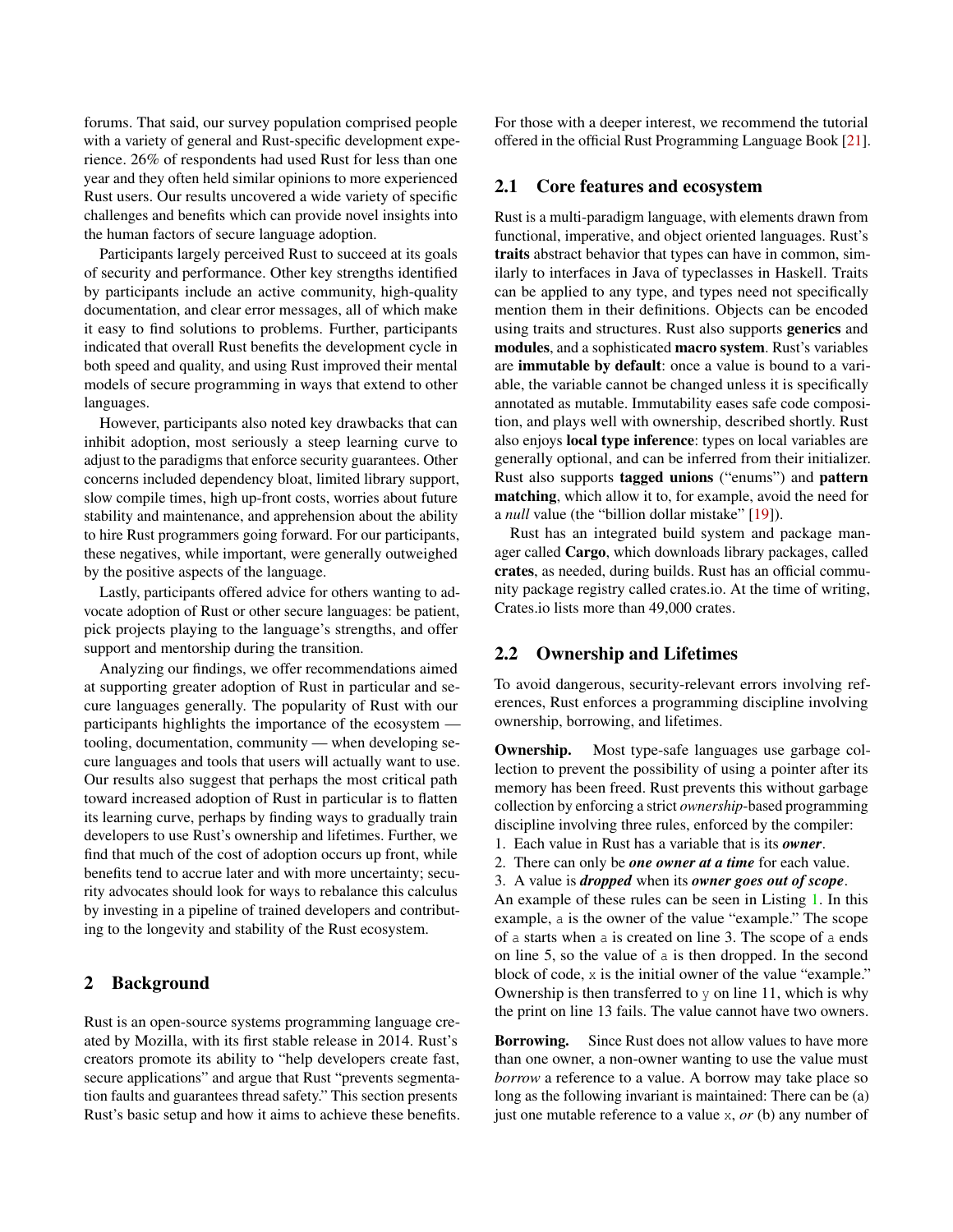```
1 {
2 //make a mutable string and store it in a
3 let mut a = String::from("example");
4 a.push_str("\mu, text"); //append to a
5 }
6 //scope is now over so a's data is dropped
 7
8 {
9 //make a mutable string and store it in x
10 let x = String::from("example");
11 let y = x; //moved ownership to y
12 println! ("y_iis<sub>i</sub>{}", y}; //allowed
13 println! ("x_is_u]", x); //fails
14 }
```


*immutable* references to x (but not both). An example of the rules of borrowing can be seen in Listing [2.](#page-2-1) In this example, a mutable string is stored in x. Then, immutable references are made ("borrowed") on lines 6 and 8. However, the attempt to mutate the value on line 10 fails since x cannot be mutated while it has borrowed (immutable) references. Line 12 fails in the attempt to make a mutable reference: x cannot have both a mutable and an immutable reference. Once we reach line 13, the immutable references to x have gone out of scope and been dropped. x is once again the owner of the value and possesses a mutable reference to the value, so line 14 does not fail. In the second code block, starting on line 15, a mutable reference is made to the value. Attempts to make a second mutable reference on lines 19 and 21 fail because only one mutable reference can be made to a value at a time.

The ownership and borrowing rules are enforced by a part of the Rust compiler called the *borrow checker*. By enforcing these rules the borrow checker prevents vulnerabilities common to memory management in C/C++. In particular, these rules prevent dangling pointer dereferences and double-frees (only a sole, mutable reference may be freed), and data races (a data race requires two references, one mutable).

Unfortunately, these rules also prevent programmers from creating their own doubly-linked lists and graph data structures. To create complex data structures, Rust programmers must rely on libraries that employ aliasing internally. These libraries do so by breaking the rules of ownership, using unsafe blocks (explained below). The assumption is that libraries are well-vetted, and Rust programmers can treat them as safe.

**Lifetimes.** In a language like  $C$  or  $C++$ , it is possible to have the following scenario: (1) you acquire a resource; (2) you lend a reference to the resource; (3) you are done with the resource, so you deallocate it; (4) the lent reference to the resource is used. Rust prevents this scenario using a concept called *lifetimes*. A lifetime names a scope, and a lifetime annotation on a reference tells the compiler the reference is valid only within that scope. For example, the lifetime of variable a in Listing [1](#page-2-0) ends on line 5 where the scope of a

```
1 {
2 //make a mutable string and store it in x
3 let mut x = String::from("example");
 4 {
5 //make immutable reference to x
6 let y = \&x; //allowed
     //make second immutable reference to x
8 let z = \&x; //alllowed
9 println! ("x_is_{}. y_is_{}", x, y) //allowed
10 x.push_str("_{\text{u}}, text"); //fails
11 //make mutable reference to x
12 let mut a = &mut x; //fails
13 } //drops y and z; x owner again
14 x.push_str(".,_text"); //allowed
15 {
16 //make mutable reference to x
17 let mut a = &mut x; //allowed
18 a.push_str(", text"); //allowed
19 x.push_str(",,_text"); //fails
20 //make second mutable reference to x
21 let mut b = \kappa m u t x; //fails
22 } //drops a; x is owner again
23 }
```
Listing 2: Examples of how borrowing works in Rust

ends. Similarly, the lifetime of a in Listing [2](#page-2-1) ends on line 22.

# 2.3 Unsafe Rust

Since the memory guarantees of Rust can cause it to be conservative and restrictive, Rust provides escape hatches that permit developers to deactivate some, but not all, of the borrow checker and other Rust safety checks. We use the term *unsafe blocks* to refer generally to unsafe Rust features. Unsafe blocks allows the developer to:

- Dereference a raw pointer
- Call an unsafe function or method
- Access or modify a mutable global variable
- Implement an unsafe trait
- Access a field of a union

Unsafe functions and methods are not safe in all cases or for all possible inputs. Unsafe functions and methods can also refer to code that a developer wants to call that is in another language. Unsafe traits refer to traits with at least one unsafe variant. Lastly, unions are like structs but only one field in a union is used at a time. To use unsafe blocks, the relevant code construct is labeled with keyword unsafe.

# 3 Method

To understand the benefits and drawbacks to adopting Rust, we conducted semi-structured interviews with senior and professional software engineers working at technology companies who were using Rust or attempting to get Rust adopted. To examine the resulting findings in a broader ecosystem, we then distributed a survey to the Rust community through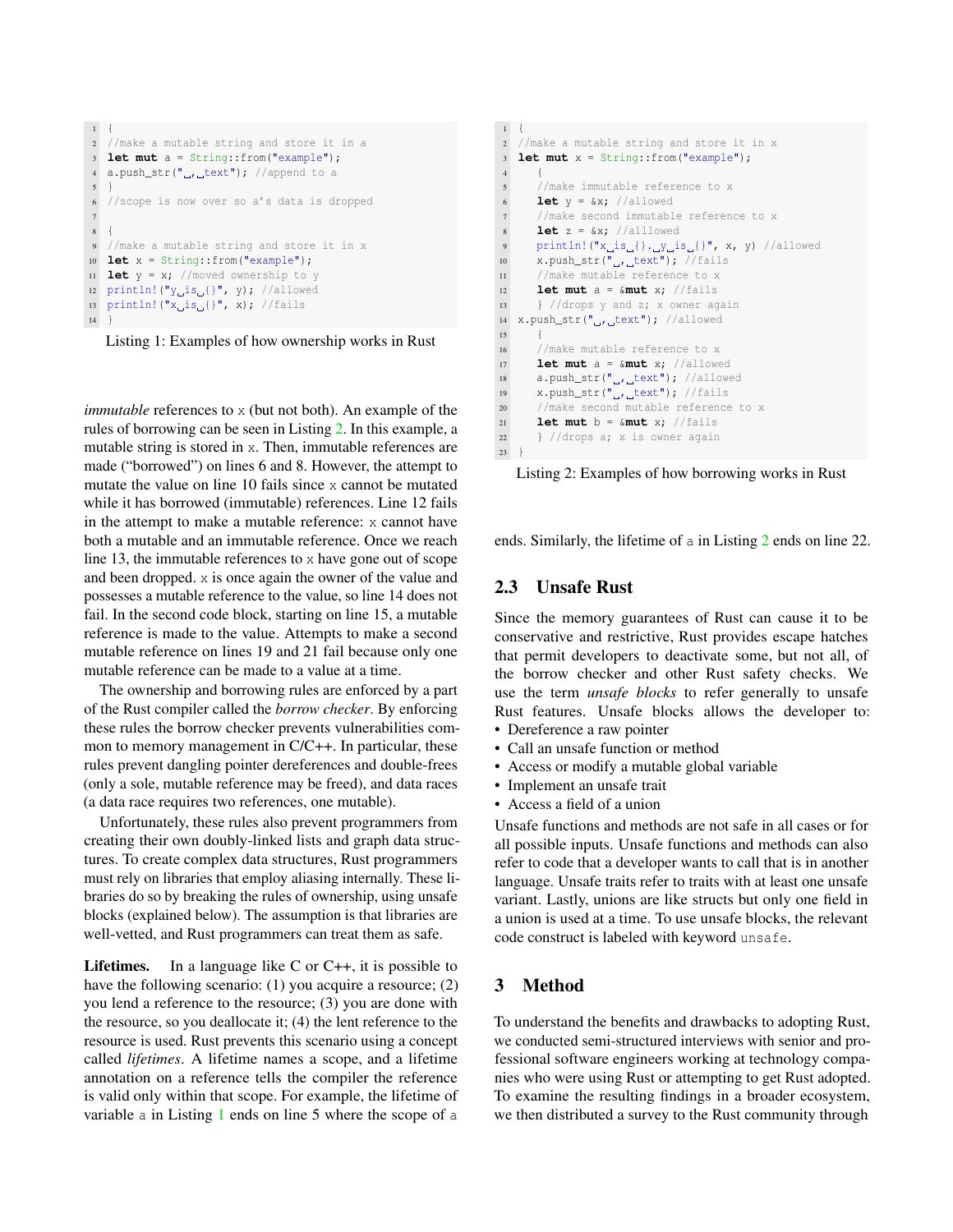#### <span id="page-3-0"></span>Sect. Description and Example Questions

- 1 Technical Background (General, and Rust)
	- How long have you been programming?
	- How long have you been programming in Rust?
- 2 Learning and using Rust
	- How easy or difficult did you find Rust to learn?
	- How would you rate the quality of available Rust docs?
	- When I encounter a problem or error while working in Rust, I can easily find a solution to my problem?
- 3 Work (general), and using Rust for work
	- Did anyone at your employer have apprehensions about using Rust?
	- What one piece of advice would you give to someone who is trying to get Rust adopted?
- 4 Comparing Rust to other familiar languages
	- How would you rate the quality of Rust compiler and runtime error messages compared to [*chosen language*]?
- 5 Rust likes/dislikes & unsafe blocks
	- Which of the following describes your use of unsafe blocks while programming in Rust?
- 6 Porting and interoperating with legacy code • What language(s) have you ported from?
- 7 Demographics about participants
	- Please select your highest completed education level

Table 1: Survey sections and example questions.

various online platforms.

#### 3.1 Interviews and Surveys

Interview protocol. From February through June 2020, we conducted 16 semi-structured interviews via videoconferencing software.

Each interview included two phases. Phase one asked the participants how they discovered and learned Rust, as well as about instances when they or their company decided to use Rust for projects (or not) and why. In the second phase, we asked more technical questions about programming with Rust, including what features of the language/ecosystem they like/dislike compared to other familiar languages, as well as opinions about features relating to Rust's security, such as ownership and unsafe blocks.

Each session lasted about an hour, giving participants a chance to share detailed experiences. The full interview protocol is given in Appendix [A.](#page-14-0)

Survey. The survey was designed to mirror the interviews, with closed-item answer choices inspired by answers from the open-ended interview questions. The survey was broken into seven sections; Table [1](#page-3-0) tabulates the sections and provides some example questions. The full survey is given in Appendix [B.](#page-15-0) It was active from July to September 2020.

Recruitment. To recruit for the interviews, we contacted a longtime member of the core Rust team and asked them to connect us with software engineers who were active members or leaders of teams using or adopting Rust at their employers. From these initial referrals, we snowball-sampled more interviewees (asked participants to refer us to peers). We also recruited participants referred to us by colleagues, and contacted people and companies quoted or listed on the Rust website [\[35\]](#page-13-12). We focused on recruiting participants with senior, leadership, or other heavily involved roles in the Rust adoption process. We interviewed participants until we stopped hearing substantially new ideas, resulting in a total of 16 participants. This sample size aligns with qualitative best practices [\[16\]](#page-12-9).

To recruit participants for the survey, we advertised on several Rust forums and chat channels: Reddit channel r/rust; Rust Discord community channels embedded, games-and-graphics, os-dev, gui-and-ui, and science-and-ai; Rust Slack beginners channel; Rust Facebook Group; and the official Rust Users Forum. Those who wanted to participate were directed to follow a link in the notice that took them directly to the survey.

Ethics. Both the interview and the survey were approved by University of Maryland's ethics review board. We obtained informed consent before the interview and the survey. Given that we were asking questions about their specific companies and the work they were doing, participants were informed that we would not disclose the specific company they worked for. They were reminded that they could skip a question or stop the interview or survey at any time if they felt uncomfortable.

#### 3.2 Data analysis

Once the interviews were complete, two team members transcribed the audio recordings and then analyzed them using iterative open coding [\[8\]](#page-12-10). The interviewer and the other team member independently coded the interviews one at a time, developing the codebook incrementally and resolving disagreements after every transcript. This process continued until a reasonable level of inter-rater reliability was reached measured with the Krippendorff's  $\alpha$  statistic [\[22\]](#page-13-13). After seven interviews, the two researchers achieved a Krippendorff's  $\alpha$  = 0.80, calculated using ReCal2 [\[11\]](#page-12-11). This level of agreement is above the commonly recommended thresholds of 0.667 [\[18\]](#page-12-12) or 0.70 [\[23\]](#page-13-14) for exploratory research and meets the more general minimum threshold recommended by Krippendorff of 0.8 [\[22\]](#page-13-13). Once a reliable codebook was established, the remaining nine interviews were evenly divided among the two researchers and coded separately.

We report the results of our closed-response survey questions using descriptive statistics. While we did not have any questions as specific attention checks, we evaluated the responses for completeness to ensure that we removed all lowquality responses. We did not remove many responses as can be seen in Section [4.](#page-4-0) Since our work is exploratory, we did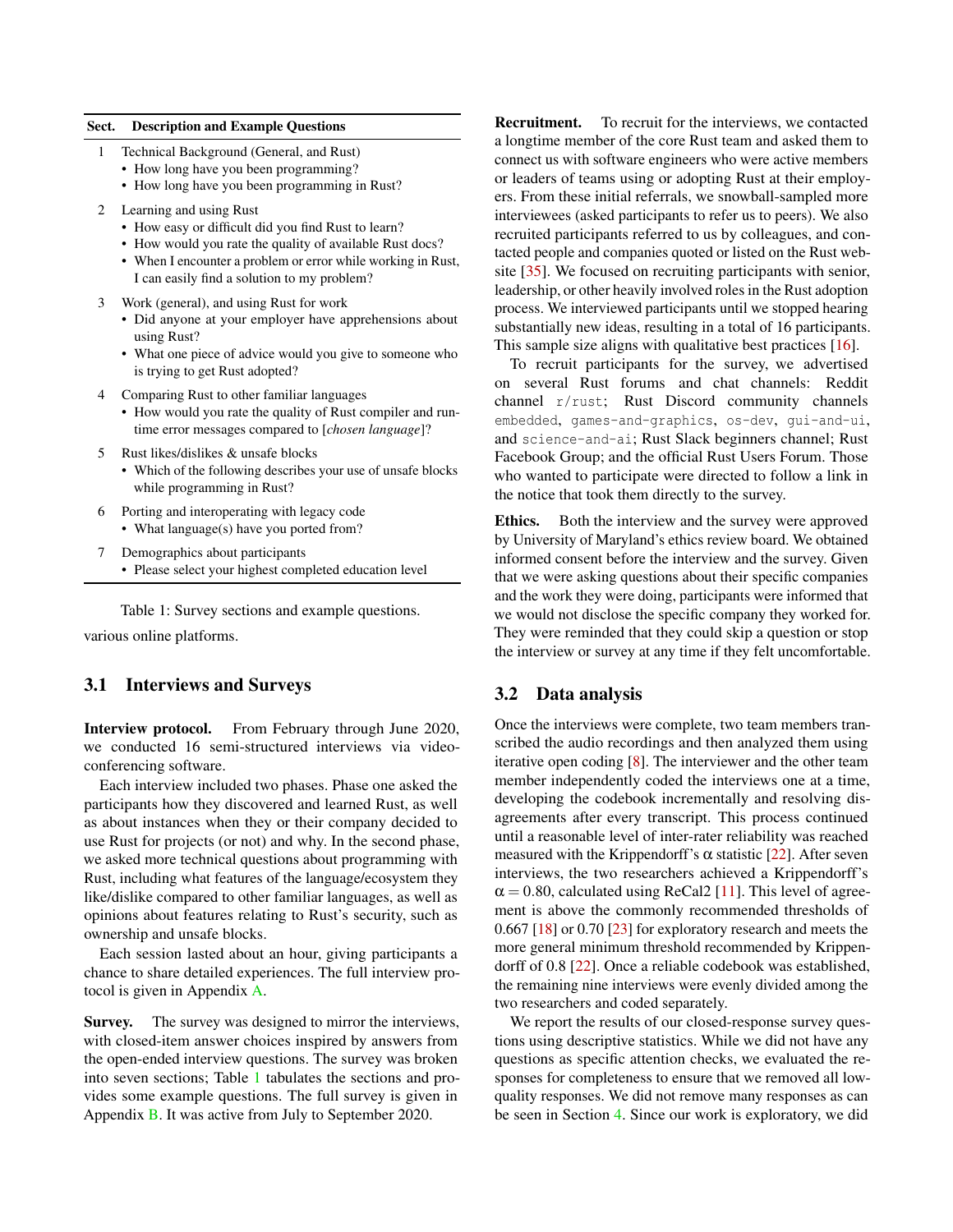not have any hypotheses, so we do not make any statistical comparisons. Free response questions from the survey were analyzed by one researcher using the same codebook from the interview. When new codes were added to the codebook, they were back-applied to the interviews.

Throughout the following sections, we use *I* to indicate how many interview participants' answers match a given statement, and use *S* to denote how many survey participants' answers do, either as a percentage (closed-item questions) or count (open-ended ones). We report on interview and survey results together, as the results generally align. We report participant counts from the interviews and open-ended items for context, but not to indicate broader prevalence. If a participant did not voice a particular opinion, it does not necessarily mean they disagreed with it; they simply may not have mentioned it.

#### 3.3 Limitations

Our goal with the interviews was to recruit people who had substantial experience, and preferably a leadership role, in attempting to adopt Rust at a company or team. We believe we reached the intended population. Only one interviewee failed to see Rust adopted at their employer, but all interviewees faced similar adoption challenges.

For the surveys, our goal was to reach a broad variety of developers with a range of Rust experiences, in order to capture the widest range of benefits and drawbacks. We did reach participants with a wide range of Rust experience, in part because we targeted many Rust forums, including some specifically for beginners. However, because all of these forums are about Rust, we may not have reached people who have tried Rust but abandoned it, or those who considered it but decided against it after considering potential pros and cons. In addition, these forums are likely to overrepresent Rust enthusiasts compared to those who use the language because they are required to. Further, there could be self-selection bias: because we stated our goal of exploring barriers and benefits to adopting Rust when recruiting, those with particular interest in getting Rust adopted may have been more likely to respond.

Taken together, these limitations on our survey population suggest that our results may to some extent overstate Rust's benefits or may miss some drawbacks that drive people away from the language entirely. Nonetheless, our results uncovered a wide variety of challenges and benefits that provide novel insights into the human factors of secure language adoption. Given the general difficulty of recruiting software developers [\[36\]](#page-13-15), and the particular difficulty of reaching this specific subpopulation, we consider our sample sufficient.

#### <span id="page-4-0"></span>4 Participants

Interview participants. We interviewed 16 people who were active members of teams using or adopting Rust at their

company. Our participants mostly held titles related to software development  $(I = 12)$  and worked at large technology companies (more than 1000 employees,  $I = 9$ ), as shown in Table [1](#page-19-0) in Appendix [C.](#page-19-1) Most of them had worked in software development for many years and were members of, several leading, teams building substantial project(s) in Rust at their employers. Many were Rust evangelists at their companies. Their companies develop social media platforms, bioinformatics software, embedded systems, cloud software, operating systems, desktop software, networking software, software for or as research, and cryptocurrencies.

Survey respondents. We received 203 responses to our survey. We discarded 25 (12%) incomplete surveys, which left 178 complete responses. Respondents were predominantly male (88%), young (57% below the age of 30 and 88% below the age of 40), and educated (40% had a bachelor's degree and 28% had a graduate degree). Our participants were relatively experienced programmers (53% had more than 10 years of programming experience and 85% had at least 5 years). Seventy-two percent of our participants were currently employed in the software engineering field and worked in a variety of application areas, as shown in Table [2](#page-19-2) in Appendix [C.](#page-19-1) Additionally, our participants had used a variety of languages in the prior year, as shown in Figure [1.](#page-5-0)

Our survey participants were fairly experienced at programming in Rust (37% had been programming in Rust at least 2 years and 74% at least 1 year). Ninety-three percent of respondents had written at least 1000 lines of code and 49% had written at least 10,000 lines of code. Forty-six percent had only used Rust for a hobby or project, 2% had only used it in a class, 14% had maintained a body of Rust code, and 38% had been paid to write Rust code. Most of our respondents were currently using Rust (93%), while some had used it on projects in the past but were not currently using it (7%). While our survey participants had a broad variety of experiences, they may underrepresent people who tried and turned away from Rust—such people would probably not be members of the Rust forums in which we advertised. As such, our results may overstate Rust's benefits or may miss some drawbacks that drive people away from the language entirely. Nevertheless, we believe our results offer practical insights relevant to the adoption of secure programming languages.

Survey respondents' companies. Nearly half of our respondents were using Rust for work (49%). Of those using Rust for work, most were using Rust as a part of a company or large organization (84%), rather than as a freelance assignment. We gathered further details about these 87 respondents' companies. They were primarily small (53% of the 87 worked for companies with 100 or fewer employees and 74% worked for a company with less than 1000 employees). They mostly developed alone (50%) or in small teams of two to five people (40%) at their companies, and their companies had legacy codebases of varying sizes (88% had 500,000,000 or fewer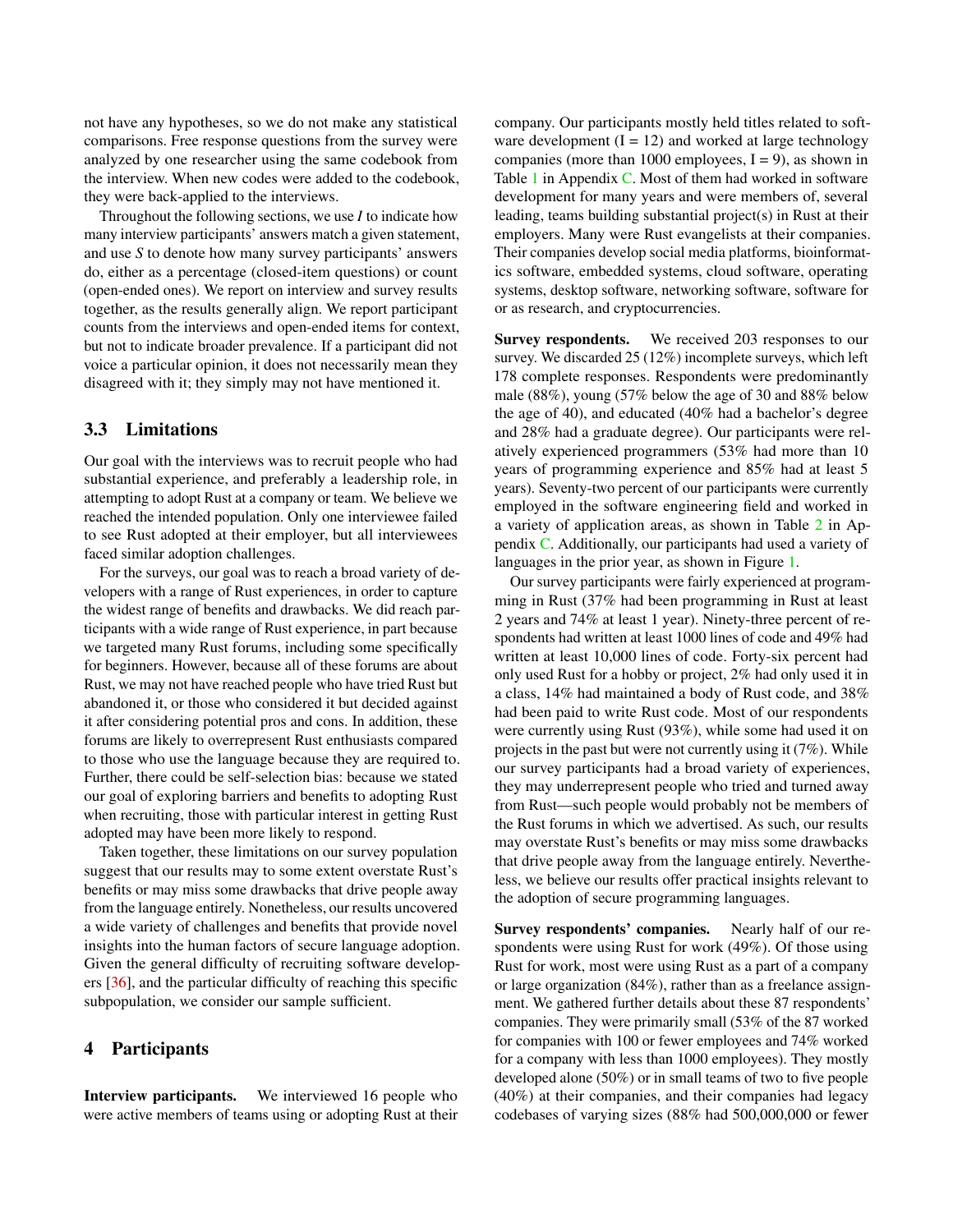<span id="page-5-0"></span>

Figure 1: Languages used in the past year by survey participants (counts), companies that had adopted Rust, and companies that considered but didn't adopt Rust. Ordered according to the IEEE 2019 top programming languages list [\[20\]](#page-12-13).

lines of code and 64% had 1,000,000 or fewer lines of code). A variety of languages were used at respondents' companies (whether they had adopted Rust or not), as shown in Figure [1.](#page-5-0)

### 5 How is Rust being used?

This section and the next two analyze our interview and survey results. We first examine how our participants are using Rust.

## 5.1 Applications

Interview participants reported using Rust in a variety of application areas, including databases  $(I = 3)$ ; low-level systems such as operating systems, device drivers, virtual machine management systems, and kernel applications  $(I = 5)$ ; data processing pipelines  $(I = 1)$ ; software development applications such as monitoring resource usage (I=2); and compilers and programming languages tools  $(I = 2)$ .

Participants did not always consider Rust the best tool for the job. When asked to select application areas for which Rust is not a strong fit, they most frequently mentioned mobile  $(I =$  $1, S = 44\%$ ), GUI (I = 3, S = 37%), and web applications (I = 3, S = 17%). For example, I9 said "*Strongly typed languages like*

<span id="page-5-1"></span>

Figure 2: Interview and survey participants porting (survey n  $= 123$ ) to Rust from and interoperating (survey  $n = 84$ ) Rust with other languages. Languages are ordered via ranking on the IEEE 2019 top programming languages list [\[20\]](#page-12-13).

*Rust. . . lend themselves much more to systems programs. . . and less to web applications and things that you want to be very flexible.*" Interestingly, 13 survey participants who selected web development as a bad fit for Rust also chose web development as one of the things they do for work. Several participants mentioned that Rust is a poor fit for prototyping or one-off code  $(I = 6, S = 3\%)$ . I4 explained, "*I still prototype everything in C++ because it just works faster . . . [Rust's] not a great prototyping language.*"

#### 5.2 Porting and interoperating

Because Rust is relatively new, using it often requires porting or interoperating with legacy code written in other languages.

Most participants had ported code from another language into Rust  $(I = 14, S = 69\%)$ . They had ported from a variety of languages (Figure [2\)](#page-5-1). Interview participants found porting code from Python to be easy  $(I = 5)$ ; similarly, where 70% of survey respondents who had ported from Python (n=33) found it either somewhat or extremely easy. In contrast, fewer participants found porting from C (I = 2; S =  $54\%$ , n = 41) and C++  $(I = 2; S = 52\%, n = 44)$  somewhat or extremely easy. I11 said porting from C++ is "*much harder because. . . you structure your data with movability [mutability].*"

Many participants had written code to interoperate with Rust  $(I = 13, S = 47\%)$ , starting from a variety of languages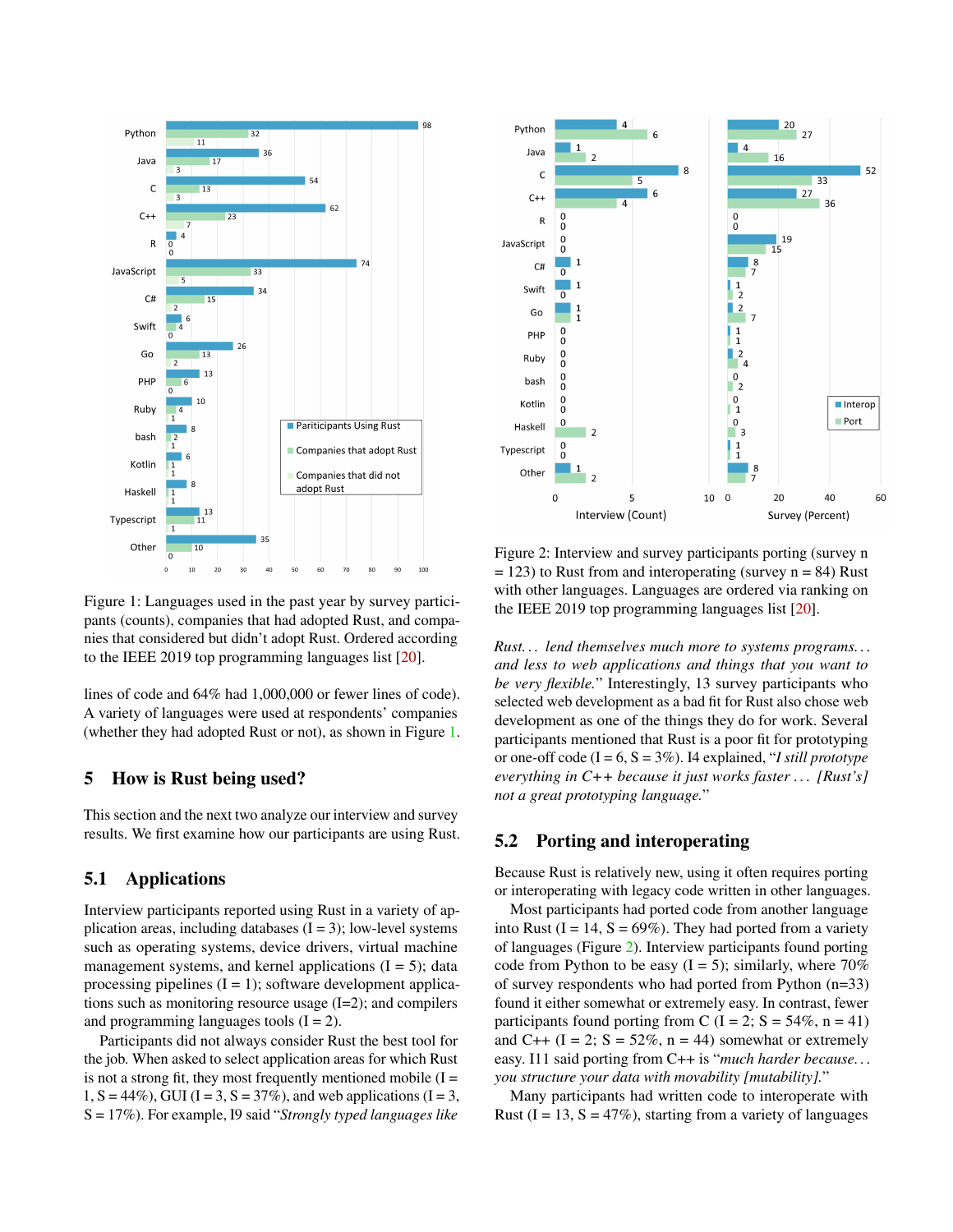(Figure [2\)](#page-5-1). Ease of interoperation varied by language somewhat differently than ease of porting. Almost three-quarters of participants who had interoperated with C found it at least somewhat easy  $(I = 6; S = 70\%, n = 44)$ . A majority also rated Python somewhat or extremely easy  $(I = 2; S = 53\%, n = 17)$ . Less than half considered C++ at least somewhat easy  $(I = 2;$  $S = 43\%$ ,  $n = 23$ ). If attributes this to the fact that "*the C*++ *side is just the Wild West. There's rampant aliasing . . . and none of that is going to play by Rust's rules.*"

# 5.3 Unsafe blocks

As described in Section [2,](#page-1-0) unsafe blocks allow the programmer to sidestep borrow-checking, which can be too restrictive in some cases. Because unsafe blocks may potentially compromise Rust's safety guarantees, we investigate how they are used and what if any error-mitigation strategies exist.

### Unsafe blocks are common and have a variety of uses.

Most participants had used unsafe blocks  $(I = 15, S = 72\%)$ . Use-cases included foreign-function interfacing  $(I = 11, S =$ 70%), increasing code performance  $(I = 3, S = 40\%)$ , kernellevel interaction  $(I = 1, S = 35\%)$ , hardware interaction (I)  $= 4$ , S = 34%), and memory management (I = 4, S = 28%). For example, I14 uses unsafe blocks to "*wrap all of our. . . code for accessing hardware,*" since they had to do things like "*write values into this offset relative to the base address register,*" which is prohibited by Rust ownership rules.

Few companies have unsafe-code reviews. To avoid introducing problems Rust otherwise guarantees against, companies may implement a procedure to check that "unsafe" code is actually safe. However, unsafe-review policies were uncommon at our participants' employers  $(I = 7, S = 28\%)$ . Where specific policies do exist, the most common approach is a thorough code review  $(I = 2, S = 68\%)$ . For example, at S118's company, the review policy is "*pretty simple: pay extra close attention to unsafe blocks during code review.*" To help code reviewers, developers use comments to explain why the code is actually safe (I = 5, S = 21%). I5 commented, "*I guess the only formal thing is that every unsafe block should have a comment saying why it is in fact safe.*" These comments may aim to explain important safety invariants [\[3\]](#page-12-14).

# 6 Benefits and drawbacks of Rust

This section explores benefits and drawbacks of Rust related to technical aspects of the language, learning the language, the Rust ecosystem, and Rust's effect on development.

# 6.1 Technical benefits of Rust

Participants largely are motivated by, and agree with, Rust's claims of performance and safety [\[34\]](#page-13-8).

Safety is important. Many participants identified Rust's safety assurances as benefits. They listed memory safety  $(I =$ 10,  $S = 90\%$ ), concurrency safety (I = 6, S = 84%), immutability by default  $(I = 4, S = 74\%)$ , no null pointers  $(I = 3, S =$ 81%), Rust's ownership model (I = 2, S = 75%), and lifetimes  $(I = 2, S = 55\%)$ . As I5 said about Rust's strengths, "*The safety guarantees, like 100%.. . . That's why I use it. That's why I was able to convince my boss to use it.*"

So is performance. Participants were also drawn to Rust's promise of high performance. Respondents explicitly listed performance  $(I = 7, S = 87%)$  and, less explicitly, lack of garbage collection  $(I = 3, S = 63\%)$  as reasons to like the language. I1 describes the appeal of Rust: "*it gives you the trifecta of performance, productivity, and safety.*"

# <span id="page-6-0"></span>6.2 Learning Rust: Curiosity vs. reality

We next review participants' experiences learning Rust.

Most chose to learn Rust because it is interesting or marketable. Most participants selected, as their primary reason(s) to learn Rust, curiosity ( $I = 2$ ,  $S = 90\%$ ). Other said they had heard about it online or it was suggested by a friend  $(I = 12, S = 25\%)$ . Participants also believed knowing Rust was a marketable or useful job skill  $(I = 7, S = 22\%)$ .

Rust is hard to learn. Possibly the biggest drawback of Rust is its learning curve. Most participants found Rust more difficult to learn than other languages  $(I = 7, S = 59\%)$ . I14 said Rust has "*a near-vertical learning curve.*"

Asked how long it took to learn to write a compilable program without frequently resorting to the use of unsafe blocks, a plurality of participants said one week to one month  $(I = 2)$ ,  $S = 41\%$ ), less than one week  $(I = 0, S = 27\%)$ , or one to six months  $(I = 3, S = 25\%)$ . Notably, six survey participants were not yet able to do this. Interviewees had similar experiences. I3 "*didn't feel fully comfortable with Rust until about three months in, and really solid programming without constantly looking stuff up until about like six months in.*" Five interviewees said it takes longer to get Rust code to compile than another language they are comfortable with. Survey participants agreed (S = 55%, Figure [3\)](#page-7-0). S161 commented, "*You spend 3–6 months in a cave, breathing, eating and sleeping Rust. Then find like-minded advocates who are prepared to sacrifice their first born to perpetuate the unfortunate sentiment that Rust is the future, while spending hours/days/weeks getting a program to compile and run what would take many other 'lesser' languages a fraction of the time.*"

The borrow checker and programming paradigms are the hardest to learn. Seven interviewees reported that the biggest challenges in learning Rust were the borrow checker and the overall shift in programming paradigm. A few survey participants  $(S = 3)$  noted this in free-response as something they explicitly did not like about Rust. S136 did not like "*having to redesign code that you know is safe, but the compiler*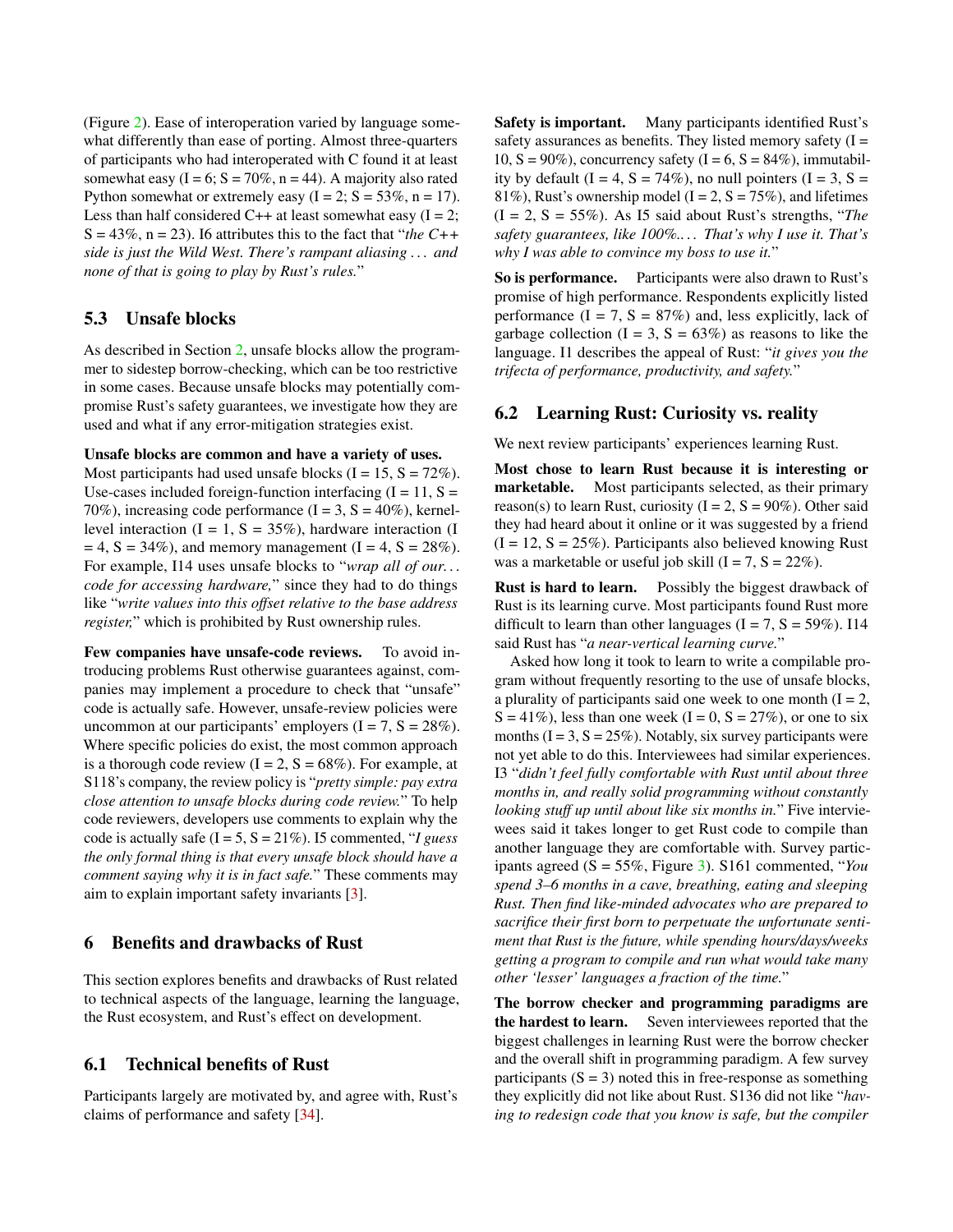<span id="page-7-0"></span>

Figure 3: Likert-style responses comparing Rust to a language survey participants were most comfortable with. Green bars advantage Rust; gold bars advantage the other language. Questions with a <sup>∗</sup> have been flipped in polarity for consistency.

*doesn't.*" I8 echoes this frustration: "*There are new paradigms that Rust sort of needs to teach the programmer before they can become super proficient. And that just makes the learning curve a little bit higher, and that did frustrate a number of people, . . . because it's something that's sufficiently different from other things they're used to.*" This could pose a problem for adoption, if the frustration of learning these new paradigms turns developers away from Rust altogether.

### 6.3 Rust ecosystem: Good and getting better

The Rust ecosystem influences organizational adoption, because it provides needed support for large projects. Participants identified a variety of current benefits and drawbacks.

Tools are easy to use and well supported, but slow.

Asked how Rust's tooling compared to the other language they were most comfortable programming in, 75% of survey participants found it either very good or good (Figure [3\)](#page-7-0). Also in Figure [3,](#page-7-0) most survey participants found Rust's compiler and runtime error messages to be good or very good compared to their reference language  $(S = 92\%)$ . Beginners (less than one year of experience,  $n = 47$ ) felt this way, too (S = 87%). A large majority  $(I = 8, S = 97\%)$  listed the compiler's descriptive error messages as a major problem-solving benefit. I9 comments: "*Most of the time the compiler is very, very good at telling you exactly what the problem is.*" When it doesn't, "*Rust is an exercise in pair programming with the compiler,*" wrote S176. Participants also liked the crates ecosystem  $(I =$ 4, S = 83%). For example, I7 said, "*I also just love the cargo tooling; it's so easy to get crates.*" While participants like the tooling, they dislike that Rust has a long build time  $(I = 4, S =$ 55%). I16 said, "*Compile times are pretty bad. . . I don't think Rust will ever get close to like Go level of compile speed.*"

Easy to find solutions. Despite the challenging learning curve, participants report it is easy to find solutions to problems they encounter when developing in Rust  $(I = 14, S =$ 

79% overall, 70% of beginners). Participants attribute this to good compiler errors (discussed above), good official documentation ( $I = 3$ ,  $S = 91\%$ ), and the helpfulness of the Rust developer community, in-person and online  $(I = 5, S = 46\%)$ . I5 notes the "*very accessible documentation and kind of an active community. . . on Stack Overflow and so forth. I feel like if I have a problem with Rust, I Google it and there's always an answer.*"

Rust lacks libraries and infrastructure and causes dependency bloat. Despite the high quality of available tools and libraries, Rust still lacks some critical libraries and infrastructure, perhaps in part because it is fairly new. When asked what they dislike about the language, many participants noted the lack of available libraries  $(I = 3, S = 39\%)$ . I4 agrees: "*It feels like you're reinventing a lot of infrastructure, right? So, I've felt that it's slower [to develop with].*" Additionally, participants complained about a tendency toward dependency bloat (I = 4, S = 34%). I4 agrees: "*You know (cargo) goes and pulls every dependency ever.. . . That part's bad. It encourages dependency bloat, which, in a security focused area, is also the exact opposite of what you want.*"

### 6.4 Mostly positive impact on development

We find Rust offers development-cycle benefits that may in part offset its learning curve and upfront adoption costs.

Rust improves confidence in code. A key benefit mentioned by participants is that once Rust code compiles, developers can be fairly confident that the code is safe and correct. Four interview participants mentioned that they spend less time debugging in Rust than in other languages; this was supported in the survey, when 89% of respondents (87% of beginners) slightly or strongly agreed they spend less time debugging compiled Rust code than code in another language they are comfortable with. Interviewees also mentioned that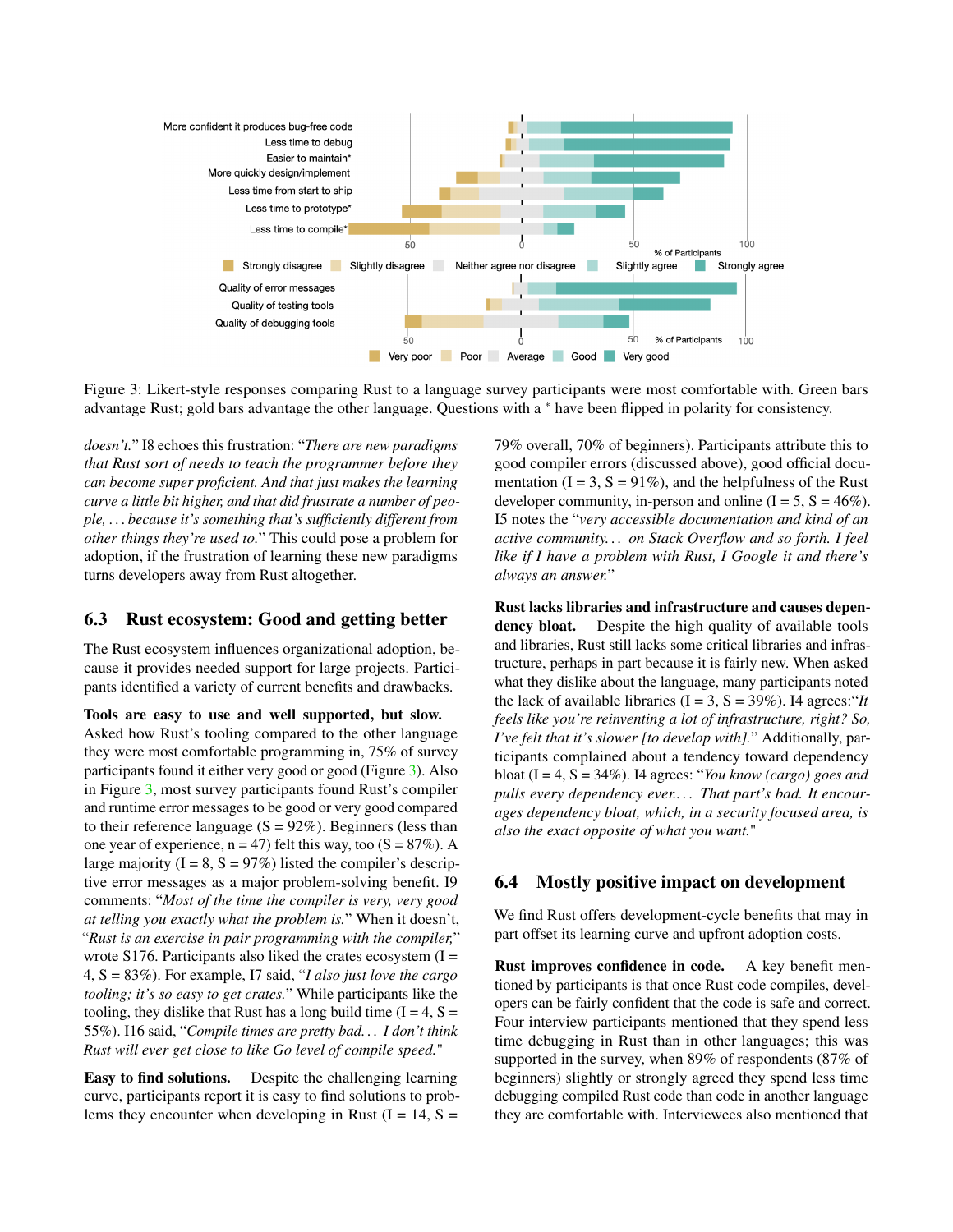Rust makes them more confident their production code is bugfree  $(I = 9)$ ; 90% of survey respondents slightly or strongly agreed. I16 said, "*The thing that I like the most about Rust overall is the fact that if the compiler is okay with your code then it will probably mostly be working.*"

#### Rust improves productivity in the development cycle.

While the initial time to design and develop a solution in Rust is sometimes long and/or hard to estimate due to unforeseen conflicts with the borrow checker, interview participants felt — and survey participants agreed or strongly agreed — that Rust reduced development time overall, from the start of a project to shipping it, compared to other languages they were comfortable with (I = 7, S = 45%). I1 said, "*They see how well these projects go in comparison to the C++ projects;. . . and they've seen quantitatively that the Rust projects they've been working on have been a dramatically better experience and more predictable and a faster lifecycle.*"

Additionally, five interview participants noted that they could more quickly design and implement bug-free code in Rust than in another language they were comfortable with. This is echoed in the survey, where 61% of participants agreed or strongly agreed, as shown in Figure [3.](#page-7-0) 81% of survey participants also strongly or slightly disagreed that maintaining code is more difficult in Rust than in other languages. The reported improvement in developer productivity and code quality resulting from the use of Rust means that companies and organizations can ship better-quality code in less time.

#### Rust improves safe development in other languages.

Most participants report Rust has had at least a minor positive effect on their development in another language they're comfortable with  $(I = 10, S = 88\%)$ . These participants said Rust causes them to think about ownership  $(I = 5, S = 68\%)$ of 155), data structure organization  $(I = 6, S = 59\%)$ , use of immutability  $(I = 0, S = 48\%)$ , iteration patterns  $(I = 1, S =$ 45%), memory lifetimes (I = 4, S =  $37\%$ ), and aliasing (I = 2,  $S = 25\%$ ). This is encouraging, as it shows developers carry over the safety paradigms that they are forced to consider in Rust when working in other languages. This is exemplified by S40, who said, "*Once you learn Rust, you are one with the borrow checker — it never leaves you. I now see many of the unsafe things I have been doing in other languages for years, (but probably not all of them, as I am human and not a compiler).*"

Notably, a few participants volunteered that Rust has even made them stop using C++ altogether  $(I = 2, S = 2)$ . S26 said, "*It has made me stop working with C++. I really do feel that Rust replaces C++'s use cases well.*"

Overall, these results hint that the high cost of learning Rust can be worth it, providing longer-term benefits in other applications. This means developers may write more secure code in other languages, and organizations may get benefit out of investing time in their developers learning Rust.

# 7 Organizational adoption of Rust

While the Rust benefits identified by our participants may also apply to organizations, many participants mentioned experiencing pushback from teammates or managers  $(I = 9, S =$ 41%). Notably, some participants' attempts at adoption were unsuccessful  $(I = 1, S = 20\%)$ .

Participants identified several organization-level apprehensions about adopting Rust. We divide these into two categories: those that may apply to any change in programming language, and those that are specific to Rust. Rust-specific concerns closely mirror the drawbacks of adopting Rust individually our participants identified above.

#### 7.1 Apprehensions about any new language

Unfamiliarity with the language. Many participants cited unfamiliarity with Rust as one reason people were worried about adopting or did not adopt Rust at their company  $(I = 2)$ ,  $S = 69\%$ ). Any change to an unfamiliar language could create uncertainty or apprehension.

Avoiding unnecessary changes. Participants also reported a general desire to avoid unnecessary change. In particular, several participants' companies are reluctant to add any new languages (I = 2, S = 46%). As I2 explained, "*Not wanting to have too many languages in play at the company simultaneously, and so just a general conservatism there around not wanting to pick up new languages willy nilly.*"

Business pressures. Some participants said their companies were concerned about using or did not want to use Rust because there was time pressure to deliver a product, and they did not want to invest the time to get a new language and its infrastructure up and running  $(I = 1, S = 38\%)$ .

Lack of fit with existing codebase and ecosystem. Participants reported that lack of compatibility with the existing development ecosystem  $(I = 2, S = 27\%)$  or interoperability with the existing codebase  $(I = 4, S = 27%)$  were concerns for their employers. As I6 said, "*It's very different for your developers or your managers who are managing a large, mature C++ ecosystem. They're much more skeptical of Rust. Maybe not on its merits, but just in the practical terms of how do I integrate this with my huge existing ecosystem?*"

#### <span id="page-8-0"></span>7.2 Apprehensions specific to Rust

Rust's steep learning curve. The difficulty of learning Rust was among the biggest concerns participants encountered at their companies ( $I = 3$ ,  $S = 50\%$ ). I14 said one worry was "*how are we going to ramp programmers up? And I think Rust in particular has this reputation of having a very steep learning curve.*" Some participants' companies were also concerned about potential reduction in developer productivity (I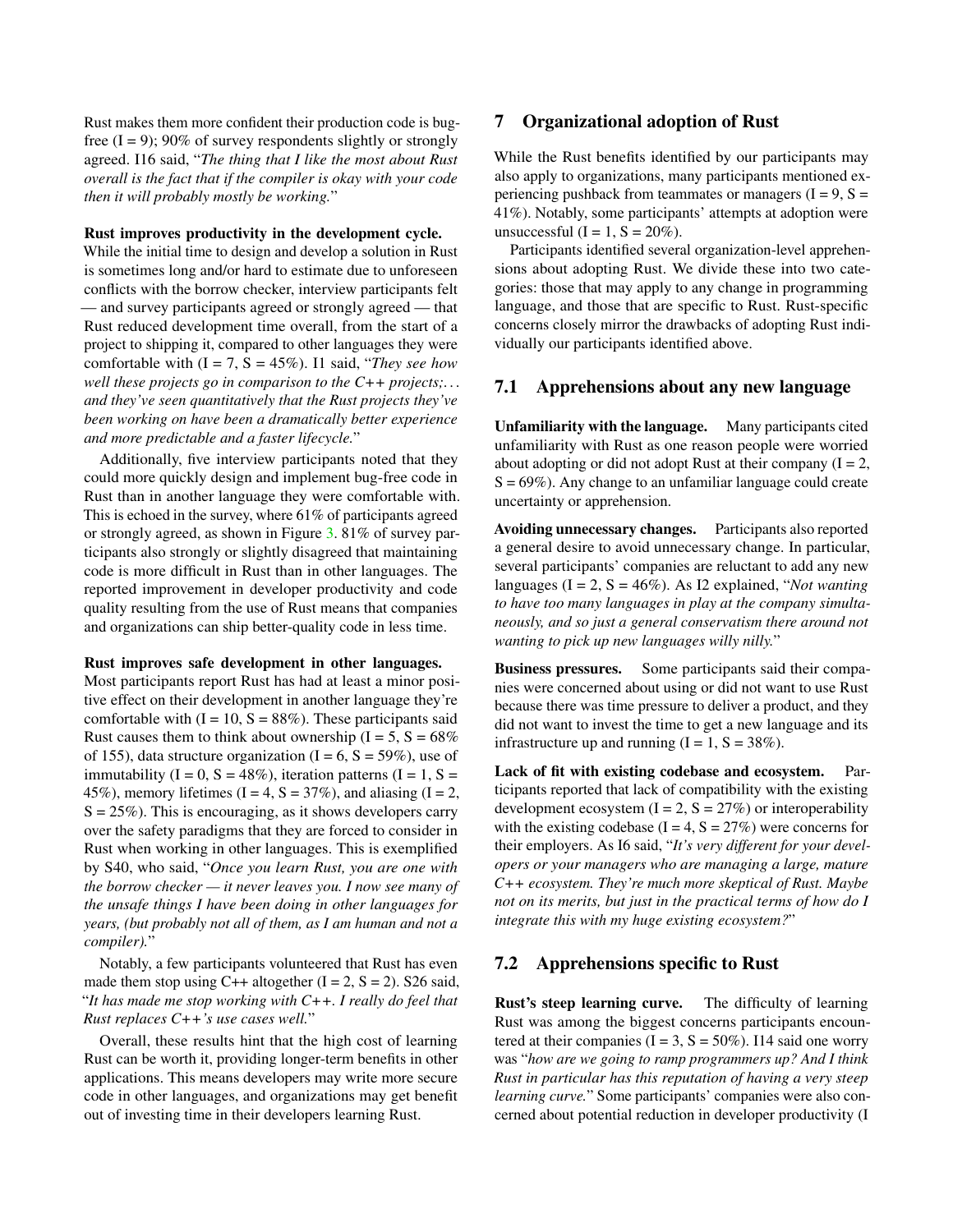$= 3$ ,  $S = 29\%$ ) or difficulty maintaining Rust code (I = 1, S = 23%). At I7's company, for example, "*the main concern was that it would be taking too long to use Rust.*"

Rust's maturity and maintenance. Since Rust is relatively new, some participants cited company concerns about the maturity and maintenance of its tooling and ecosystem, as well as whether it would be around long-term  $(I = 4, S = 29\%)$ . As I1 said, "*If [developers are] launching a new codebase in a new language, it's going to take them a year, maybe three years, to develop the things, and they care where the ecosystem will be at that point.*" Other comments reflected a lack of trust in the Rust toolbase  $(I = 3, S = 8\%)$ . I14's company worried, "*How well supported is the tool chain? How mature is the compiler? . . . Rust is a new language.*"

Difficulty hiring Rust developers. Stemming possibly from the newness and the difficulty of learning Rust, some participants reported their companies worried about the ability to hire Rust developers  $(I = 5, S = 42\%)$ . I11, for example, said, "*Do we really want to keep this thing in Rust? It's hard to find a new person for the team. . . because we don't have . . . a huge pool of Rust programmers.*"

# 7.3 Ways to encourage adoption

Despite these apparent apprehensions, many participants' companies still adopted Rust  $(I = 15, S = 49\%)$ . We report their suggestions for enabling adoption.

Pick projects carefully. Participants suggest that advocates pick initial projects for Rust carefully. Projects should fit Rust's strengths  $(I = 5, S = 2)$ , both in terms of language design and available tooling. S62 recommended, "*Pick projects that are suitable for Rust, based on how mature the ecosystem (crates) is at supporting that type of project.*" S99 similarly commented, "*Don't try to port paradigms or design patterns from other languages.*" Participants also advise starting small (I = 5, S = 12). S95 said, "*Start small. There are many little problems that Rust programs solve well, which builds trust.*"

Demonstrate value. Participants argue that adoption hinges on demonstrating the value of using Rust. Most importantly, participants said advocates must argue that Rust offers a measurable improvement over the company's current language ( $I = 6$ ,  $S = 10$ ). While Rust touts its guarantees for safety and correctness, companies want to know the time and effort they allot to tackle the Rust learning curve will result in a major benefit. For example, S65 suggests, "*If you give a presentation about Rust, focus on concepts unique to Rust and what they offer; what matters is the idea that somehow it's possible to write safe, concurrent & fast software thanks to those concepts.*" This echoes results from Haney et al. suggesting security advocates must demonstrate value to motivate people to take appropriate security actions [\[17\]](#page-12-15).

Participants emphasize being clear and straightforward about Rust's drawbacks, while arguing that the benefits outweigh them. I3 recommends "*rewrit[ing] [code] in Rust and swap[ping] it in.. . . And then you say look, this provides the same API. You didn't even know.*" If advocates can show their managers and teammates that using Rust had no negative effect on the codebase, they may be less apprehensive about its effect on productivity and timelines. Other participants recommend using a prototype to show that Rust is worth adopting (I = 4, S = 4). As I11 said, "*We're gonna do a prototype. If doesn't work we'll just kill it*"

Account for upfront costs. Another strategy suggested by participants is to be clear about, and attempt to mediate, upfront costs, including additional time to design for the ownership paradigm as well as challenges related to tooling and dependencies (all discussed above). Participants suggest advocates spend time significant time planning tooling  $(I = 4, S =$ 2). I14 specifically advised to "*invest in your tooling upfront. Everybody starts out with Cargo, and Cargo is wonderful for what it does, but it has problems.*" Due to the steep learning curve, participants also suggest that advocates budget enough time to get started  $(I = 3, S = 1)$ . For example, I5 advised, "*Factor in the learning curve and ramping up period that you're going to need to do. Because with initial adoption, you're probably not going to be able to hire like Rust programmers . . . for a decent size project, and . . . it does take a long time to kind of become productive in Rust, especially compared to some other languages, but if you are expecting that then over the long term you're gonna get big advantages.*"

Be helpful and have a good support system. Given the steep learning curve, participants emphasize the need for advocates to be willing and able to help new developers  $(I = 4,$  $S = 2$ ). They recommend the advocate themselves be a knowledgeable Rust developer (I = 2, S = 8): S118 suggests "*Make yourself an expert (e.g., via personal projects and study) and share your expertise generously. People will feel more comfortable with an unfamiliar language if they have a friendly, helpful expert on their team. Finally, be patient. . . . Being friendly, helpful, and humble usually works better than being pushy, righteous, and evangelical.*" Similarly, S73 said, "*Make sure you are willing to mentor aggressively for a long time.*" Further, some participants suggest a formal support system for teaching and mentoring new Rust developers (I = 3, S = 3). I8 advised, "*Try to just have some good support for newer engineers.. . . If you do happen to have a couple engineers who are more proficient in Rust and are willing to help, . . . have those engineers help the newer ones.*"

Be persistent but patient. Companies may not always buy in to adopting Rust immediately. Some participants suggest advocates for Rust be persistent  $(I = 1, S = 3)$ . S84 suggested adopters should "*keep at it and try to get coworkers to pick it up as well. Strength in numbers.*" However, participants also suggested advocates be patient  $(I = 3, S = 5)$  and not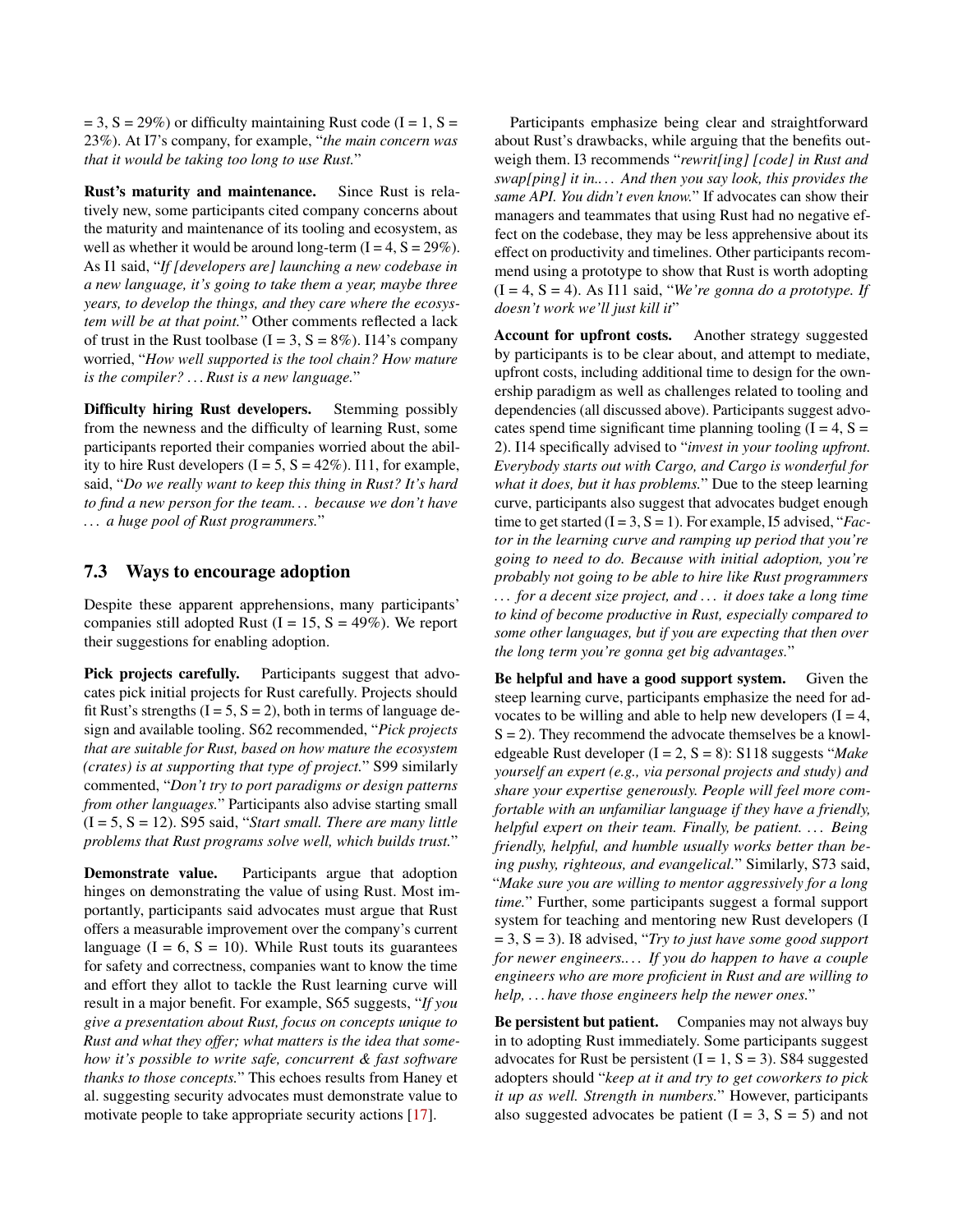"*expect [their employer] to agree to making any changes at first.*" Advocates need to "*give Rust time and be patient, the memory model and lack of OOP combine to make it difficult for existing programmers to jump into.*" This advice — which ties into the steep learning curve and lack of language maturity discussed in Section [7.2](#page-8-0) above — aligns well with Haney et al.'s finding that building relationships and trust helps with the adoption of secure systems and technologies [\[17\]](#page-12-15).

# 8 Discussion and recommendations

Our results demonstrate that there are drawbacks to adopting Rust but, at least for our participants (many of whom are Rust enthusiasts), the benefits appear to outweigh them. This section summarizes what we can learn from Rust's success to date, and recommends steps toward improving adoption or use of Rust itself, as well as other secure languages and tools.

Making secure tools and languages appealing. All but one survey respondent said they would either probably or definitely use Rust again in the future  $(S = 99\%)$  and many survey participants felt that their employer would likely use Rust again  $(S = 88\%)$ . This mirrors the results of the Stack Overflow Developer Survey, where Rust has been the "most loved" language for the last five years in a row [\[46\]](#page-13-11).

Our results shed some light on why this might be. We confirmed that to a large extent, Rust is perceived to meet its motivating goals of security and performance. Further, Rust's tools provide high-quality feedback (e.g., error messages), the language boasts good documentation, and it has an active and helpful online community; all of these were deemed important in prior studies of language adoption [\[25\]](#page-13-16). Good documentation and a responsible and attentive community are also known to be important for encouraging adoption of secure APIs and programming patterns [\[1,](#page-12-16) [2\]](#page-12-17).

Flatten the learning curve. Participants overwhelmingly report that learning Rust had a positive effect on their development skills in other languages, including by internalizing memory safety-relevant concepts such as ownership and lifetimes. Rust caused participants to shift their programming mental models, which echoes prior work showing that "mindshifts are required when switching paradigms" [\[45\]](#page-13-17).

Unfortunately, our participants also report that Rust can be very difficult to learn (Section [6.2\)](#page-6-0) precisely because of the difficulty of adhering to these concepts (as enforced by Rust's ownership and lifetime rules). As observed with other security tools, Rust's learning curve may be turning some developers and/or organizations away from using it [\[48\]](#page-14-1).

Finding ways to flatten this curve could have a big impact. For example, it may make sense to develop a version of Rust that allows users to incrementally learn the difficult concepts of ownership and borrow checking, rather than forcing them on users all at once. We speculate that Go may be easier to learn for developers given its garbage collected memory

model, which removes some of the burden of memory management from the developers. Could we create a version of Rust with garbage collection as a learning tool?

Reduce the risk of investment. Several of the drawbacks we identified interact in ways that may multiply the perception of risk related to adoption. Much of the cost of adoption occurs up front: the steep learning curve, the relative immaturity of the ecosystem, the slower initial development time, and the inherent challenge of making a large change. Benefits accrue later: improvements in security-minded programming, shorter debugging time and eventually shorter development time overall, and enforced avoidance of key security problems, since Rust is type- and memory-safe. The perceived difficulty of hiring experienced Rust developers, as well as concerns about longevity and future maintenance, may make these future-term benefits seem too uncertain to be worth the risk.

Educators and security advocates who want to incentivize secure programming languages should look for ways to improve this calculus, perhaps by investing in a pipeline of trained Rust developers (reducing learning curve and improving hiring prospects), by developing libraries to contribute to the increasing stability of the ecosystem, or perhaps by developing models and templates for common porting and interoperability challenges. Our participants offer suggestions for action within organizations, such as "starting small" to demonstrate value, and implementing mentoring support for transitioning to Rust. Security advocates could help, by creating and publishing detailed case studies that illuminate benefits and costs of adopting secure tools in real systems, and by creating and supporting mentoring networks for these tools.

Improve the culture around unsafe code. Rust's memory safety-related security benefits come simply by virtue of using the language, but only as long as unsafe blocks are used correctly; the more often and more carelessly they are used, the greater the risk of a security hole. Our participants report that unsafe blocks in Rust code are being used frequently, often with only rudimentary vetting processes; prior studies have come to similar conclusions [\[3,](#page-12-14) [10\]](#page-12-18). While many participants/companies do recognize the risks of unsafe code, we encourage the adoption of more, and more formal, review procedures to more thoroughly mitigate these risks.

Reaching non-enthusiasts. While our participants had a variety of general- and Rust-specific development experience, our sample overrepresents people who show active interest in Rust (as indicated by their adoption efforts and/or membership in a community forum). Future work could explore recruitment strategies to target developers who failed in their adoption efforts and/or lost interest in Rust programming.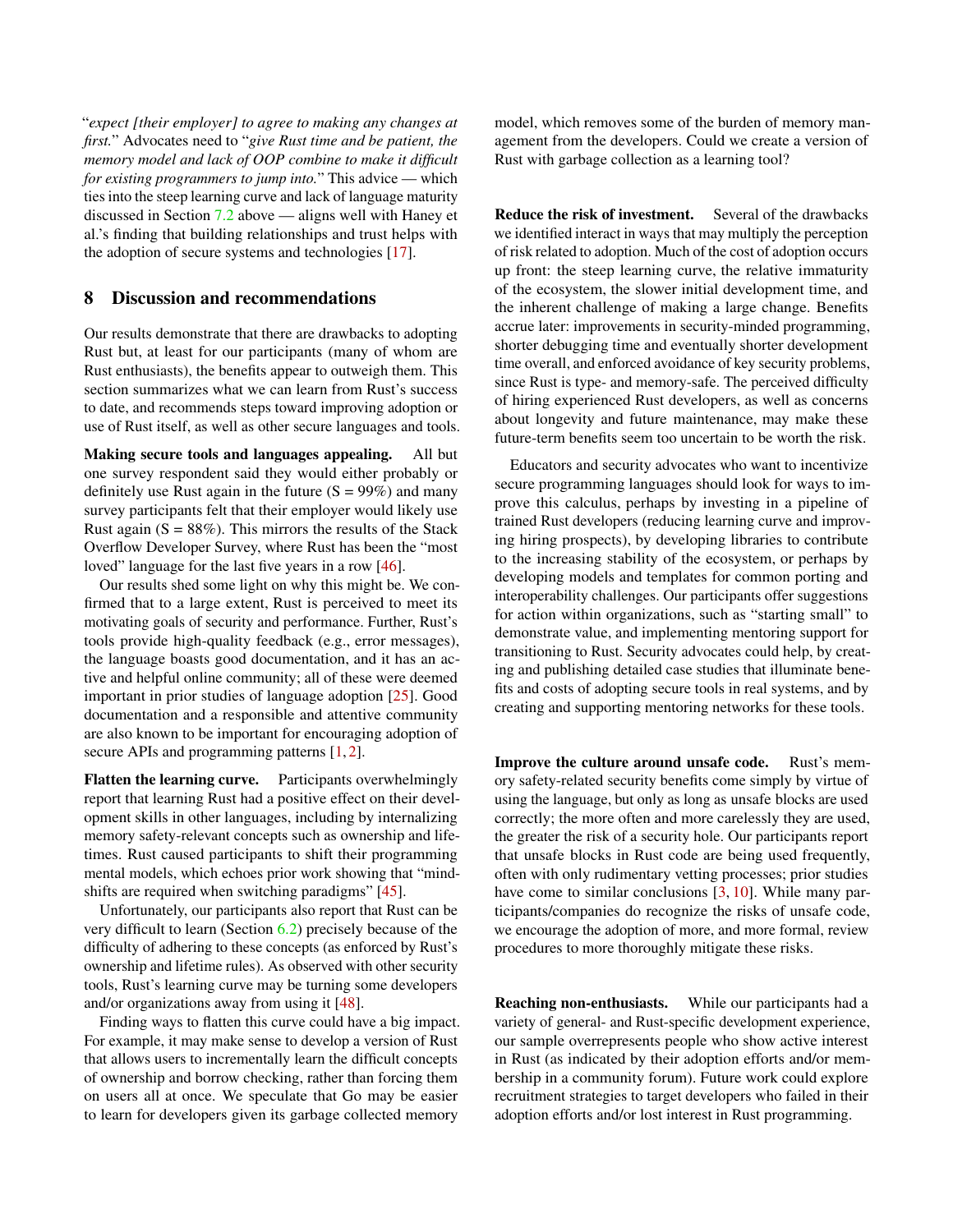# 9 Related work

Programming language adoption. Chen et al. [\[5\]](#page-12-19) identified features relevant to a language's adoption success, including institutional support, technology support, and the ability for users to add features. Meyerovich et al. [\[24\]](#page-13-18) proposed a sociological approach to understanding why some programming languages succeed while others fail. In follow-on work including both project analysis and surveys of developers, they find that open-source libraries, existing code, and prior experience strongly influence developers' selection of languages, while features like performance, reliability, and simple semantics do not [\[25\]](#page-13-16). Further, they find that developers tend to prioritize expressivity over correctness. Many of these findings align with our results on the importance of the overall ecosystem to language adoption.

Shrestha et al. [\[45\]](#page-13-17) studied Stack Overflow questions to understand when and why programmers have difficulty learning a new language, finding that *interference* from previous languages was common, since programmers often attempt to relate a new programming language to ones they know. Our findings suggest that the significant departure from prior experience contributes to Rust's steep learning curve.

Secure tool adoption. Other researchers have investigated factors affecting secure tool adoption by developers. Xiao et al. [\[50\]](#page-14-2) explored the social factors influencing secure tool adoption, finding that company culture influences adoption and use of security tools through encouragement or discouragement to try new tools and managerial intervention in the security process. In follow-on work, researchers surveyed developers about why they chose (not) to use security tools and found that the biggest predictor of adoption was peers demonstrating the use and benefits of the tool [\[49\]](#page-14-3). Haney et al. [\[17\]](#page-12-15) found that *security advocates* promoting tool adoption must first establish trust by being truthful about risks. These recommendations align with the suggestions our participants offered to Rust advocates.

Other researchers have focused on the adoption of specific tools. Sadowski et al. [\[44\]](#page-13-19) focused on static analysis tools by building Tricorder which integrates static analysis into developer workflow. They found that developers were generally happy with the results from the static analysis tools and the number of mistakes in the codebase reduced. Christakis et al. [\[6\]](#page-12-20) explored the factors and features that make a program analyzer appealing to developers by interviewing and surveying developers at Microsoft, finding that the biggest pain-point in using a program analyzer is that the default rules do not match developer wants and developers most want security issues detected.

Real-world Rust usage. Evans et al. [\[10\]](#page-12-18) studied Rust libraries and applications to uncover how unsafe blocks are used in real-world scenarios and found that less than 30% of Rust libraries contain unsafe blocks, but the most downloaded

libraries are more likely than average to use unsafe blocks. Similarly, Astrauskas et al. [\[3\]](#page-12-14) examine what they call the *Rust hypothesis*: unsafe blocks should be used sparingly, easy to review, and hidden behind a safe abstraction. They find only partial adherence: a large portion of unsafe blocks relate to interoperation, leaving the unsafe blocks publicly accessible and most unsafe blocks are used to call unsafe functions. Qin et al. [\[41\]](#page-13-20) explored how and why programmers use unsafe blocks, along with the types of security and concurrency bugs found in real Rust programs. They found a number of memory safety issues, all involving the use of unsafe blocks. We explore the use of unsafe blocks, along with mitigation procedures, from the developer's perspective.

Perhaps closest to our work are studies of Rust's usability. Luo et al. [\[42\]](#page-13-21) developed an educational tool, RustViz, that allows teachers to demonstrate ownership and borrowing by visual example. Mindermann et al. [\[26\]](#page-13-22) studied the usability of Rust cryptography APIs in a controlled experiment, finding that half of the major cryptography libraries in Rust focus on usability and misuse avoidance. Zeng et al. [\[51\]](#page-14-4) explored Rust adoption by analyzing Reddit and Hacker News posts relating to Rust, hypothesizing three main barriers to Rust's adoption: tooling which is not promoted by the language developers, difficulty representing complex pointer aliasing patterns, and the high cost of integrating Rust into an existing language ecosystem or toolchain. Our interview and survey study complements this work by asking developers to report on their experiences, positive and negative, with more consistency than can be observed via forum posts but without direct access to specific challenges at the time they occurred. Further, we explore both personal and organizational contexts. Our findings are similarly complementary, identifying both benefits and drawbacks to the tooling and situating the steep learning curve within the eventual benefits.

### 10 Conclusion

Secure programming languages are designed to alleviate common vulnerabilities that are otherwise difficult to eliminate, such as out-of-bound reads and writes or use-after-free errors. However, these languages cannot provide any security guarantees if they are not adopted. To understand the benefits and hindrances that influence adoption in practice, using Rust as a case-study, we interviewed 16 professional, mostly senior, software engineers who had adopted or tried to adopt Rust on their teams and surveyed 178 members of the Rust developer community. We asked about personal and professional experiences with adopting and using Rust. Participants reported a variety of benefits and drawbacks to adopting Rust, including upfront costs like a steep learning curve and longer-term benefits like shorter development cycles and improved mental models of code security. Participants also discussed reasons their employers were skeptical about Rust adoption, and suggested strategies for championing adoption in the workplace.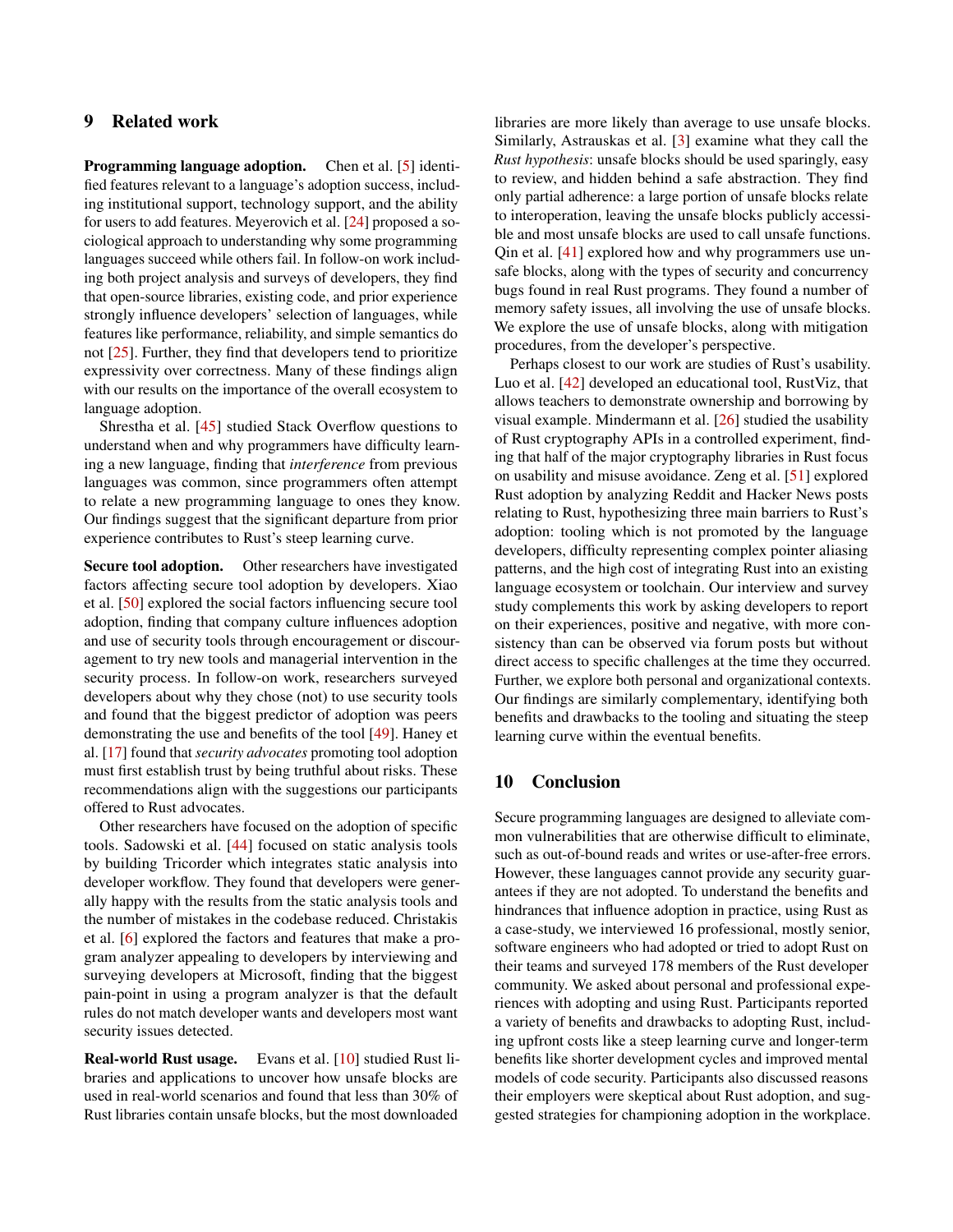### 11 Acknowledgments

We thank the anonymous reviewers who provided helpful comments on drafts of this paper. This project was supported by NSF grant CNS-1801545.

### References

- <span id="page-12-16"></span>[1] Yasemin Acar, Michael Backes, Sascha Fahl, Simson Garfinkel, Doowon Kim, Michelle L Mazurek, and Christian Stransky. Comparing the usability of cryptographic apis. In *Proceedings of the IEEE Symposium on Security and Privacy*, pages 154–171, 2017.
- <span id="page-12-17"></span>[2] Yasemin Acar, Michael Backes, Sascha Fahl, Doowon Kim, Michelle L Mazurek, and Christian Stransky. You Get Where You're Looking for: The Impact of Information Sources on Code Security. In *Proceedings of the IEEE Symposium on Security and Privacy*, pages 289–305, May 2016.
- <span id="page-12-14"></span>[3] Vytautas Astrauskas, Christoph Matheja, Federico Poli, Peter Müller, and Alexander J Summers. How do programmers use unsafe rust? *PACMPL*, 4(OOPSLA):1–27, 2020.
- <span id="page-12-0"></span>[4] Yung-Yu Chang, Pavol Zavarsky, Ron Ruhl, and Dale Lindskog. Trend analysis of the cve for software vulnerability management. In *Proceedings of the 2011 IEEE Third International Conference on Privacy, Security, Risk and Trust and 2011 IEEE Third International Conference on Social Computing*, pages 1290– 1293. IEEE, 2011.
- <span id="page-12-19"></span>[5] Yaofei Chen, Rose Dios, Ali Mili, Lan Wu, and Kefei Wang. An empirical study of programming language trends. *IEEE Software*, 22(3):72–79, 2005.
- <span id="page-12-20"></span>[6] Maria Christakis and Christian Bird. What developers want and need from program analysis: an empirical study. In *Proceedings of the 31st IEEE/ACM international conference on automated software engineering*, pages 332–343, 2016.
- <span id="page-12-2"></span>[7] Catalin Cimpanu. Microsoft: 70 percent of all security bugs are memory safety issues. [https://www.zdnet.com/article/microsoft-70](https://www.zdnet.com/article/microsoft-70-percent-of-all-security-bugs-are-memory-safety-issues/) [percent-of-all-security-bugs-are-memory](https://www.zdnet.com/article/microsoft-70-percent-of-all-security-bugs-are-memory-safety-issues/)[safety-issues/](https://www.zdnet.com/article/microsoft-70-percent-of-all-security-bugs-are-memory-safety-issues/), 2019.
- <span id="page-12-10"></span>[8] Juliet Corbin and Anselm Strauss. *Basics of qualitative research: Techniques and procedures for developing grounded theory*. Sage publications, 2014.
- <span id="page-12-5"></span>[9] Ryan Donovan. Why the developers who use Rust love it so much. [https://stackoverflow.blog/2020/](https://stackoverflow.blog/2020/06/05/why-the-developers-who-use-rust-love-it-so-much/)

[06/05/why-the-developers-who-use-rust](https://stackoverflow.blog/2020/06/05/why-the-developers-who-use-rust-love-it-so-much/)[love-it-so-much/](https://stackoverflow.blog/2020/06/05/why-the-developers-who-use-rust-love-it-so-much/), 2020.

- <span id="page-12-18"></span>[10] Ana Nora Evans, Bradford Campbell, and Mary Lou Soffa. Is rust used safely by software developers? In *Proceedings of the ACM/IEEE International Conference on Software Engineering*, pages 246–257, 2020.
- <span id="page-12-11"></span>[11] Deen G Freelon. ReCal: Intercoder reliability calculation as a web service. *International Journal of Internet Science*, 5(1):20–33, 2010.
- <span id="page-12-3"></span>[12] Alex Gaynor. What science can tell us about C and C++'s security. [https://alexgaynor.net/](https://alexgaynor.net/2020/may/27/science-on-memory-unsafety-and-security/) [2020/may/27/science-on-memory-unsafety-and](https://alexgaynor.net/2020/may/27/science-on-memory-unsafety-and-security/)[security/](https://alexgaynor.net/2020/may/27/science-on-memory-unsafety-and-security/), 2020. Presentation at Enigma.
- <span id="page-12-1"></span>[13] Google. Chrome: 70% of all security bugs are memory safety issues. [https://www.chromium.org/Home/](https://www.chromium.org/Home/chromium-security/memory-safety) [chromium-security/memory-safety](https://www.chromium.org/Home/chromium-security/memory-safety), 2020.
- <span id="page-12-4"></span>[14] Google. Go Programming Language. [https://](https://golang.org/) [golang.org/](https://golang.org/), 2020.
- <span id="page-12-6"></span>[15] Jake Goulding. What is Rust and why is it so popular? [https://stackoverflow.blog/2020/01/20/what](https://stackoverflow.blog/2020/01/20/what-is-rust-and-why-is-it-so-popular/)[is-rust-and-why-is-it-so-popular/](https://stackoverflow.blog/2020/01/20/what-is-rust-and-why-is-it-so-popular/), 2020.
- <span id="page-12-9"></span>[16] Greg Guest, Arwen Bunce, and Laura Johnson. How many interviews are enough? an experiment with data saturation and variability. *Field Methods*, 18(1):59–82, 2006.
- <span id="page-12-15"></span>[17] Julie M. Haney and Wayne G. Lutters. "It's Scary... It's Confusing. . . It's Dull": How Cybersecurity Advocates Overcome Negative Perceptions of Security. In *Proceedings of the Symposium on Usable Privacy and Security*, 2018.
- <span id="page-12-12"></span>[18] Andrew F Hayes and Klaus Krippendorff. Answering the call for a standard reliability measure for coding data. *Communication Methods and Measures*, 1(1):77– 89, 2007.
- <span id="page-12-8"></span>[19] C. A. R. (Tony) Hoare. Null References: The Billion Dollar Mistake. [https://www.infoq.com/](https://www.infoq.com/presentations/Null-References-The-Billion-Dollar-Mistake-Tony-Hoare/) [presentations/Null-References-The-Billion-](https://www.infoq.com/presentations/Null-References-The-Billion-Dollar-Mistake-Tony-Hoare/)[Dollar-Mistake-Tony-Hoare/](https://www.infoq.com/presentations/Null-References-The-Billion-Dollar-Mistake-Tony-Hoare/), 2009. Presentation at QCon.
- <span id="page-12-13"></span>[20] IEEE. The Top Programming Languages. [https:](https://spectrum.ieee.org/static/interactive-the-top-programming-languages-2019) [//spectrum.ieee.org/static/interactive-the](https://spectrum.ieee.org/static/interactive-the-top-programming-languages-2019)[top-programming-languages-2019](https://spectrum.ieee.org/static/interactive-the-top-programming-languages-2019), 2020.
- <span id="page-12-7"></span>[21] Steve Klabnik and Carol Nichols. The Rust Programming Language Book. [https://doc.rust-lang.](https://doc.rust-lang.org/1.9.0/book/README.html) [org/1.9.0/book/README.html](https://doc.rust-lang.org/1.9.0/book/README.html), 2020.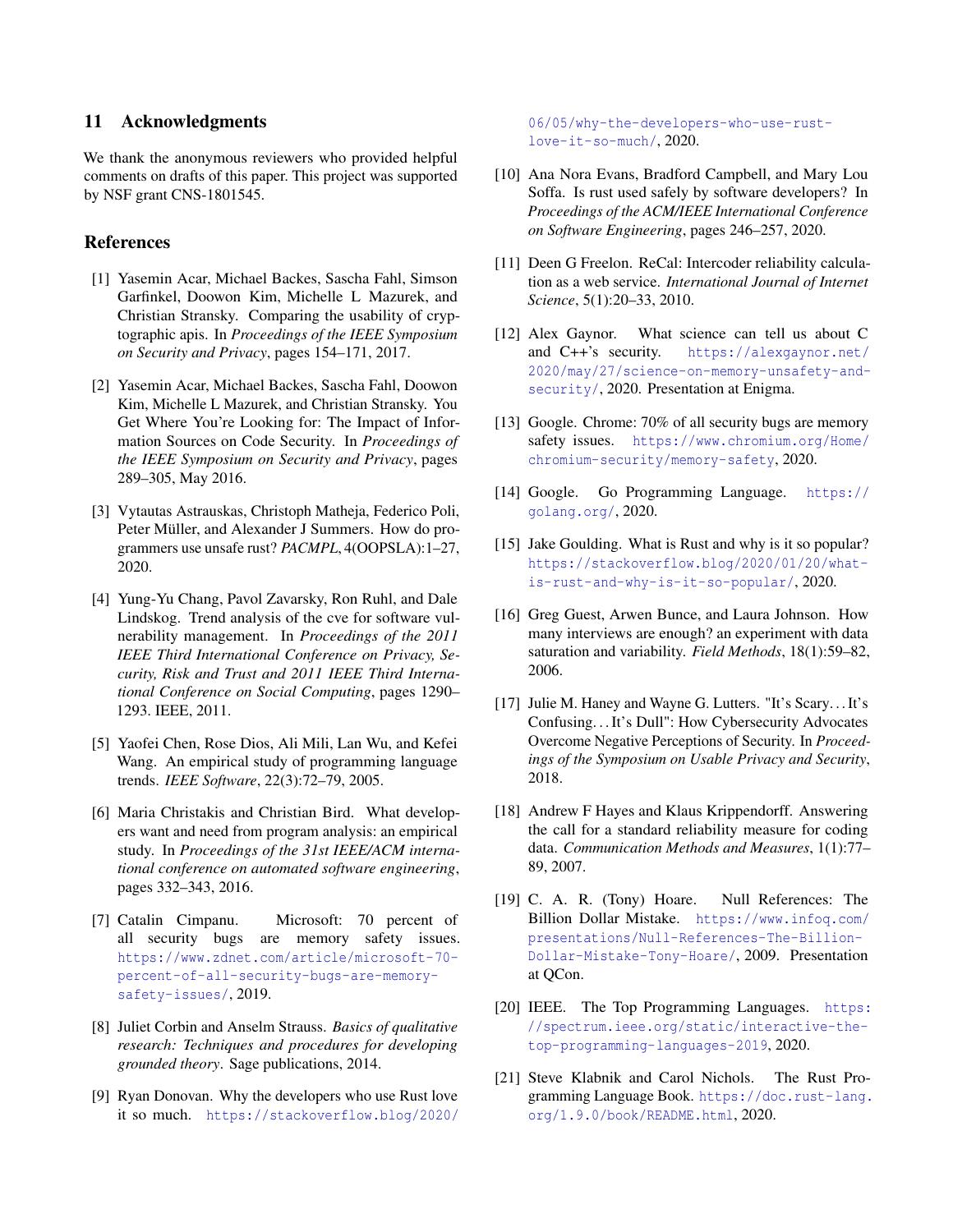- <span id="page-13-13"></span>[22] Klaus Krippendorff. Reliability in Content Analysis : Some Common Misconceptions and Recommendations. 2015.
- <span id="page-13-14"></span>[23] Matthew Lombard, Jennifer Snyder-Duch, and Cheryl Campanella Bracken. Content analysis in mass communication: Assessment and reporting of intercoder reliability. *Human Communication Research*, 28(4):587–604, 2002.
- <span id="page-13-18"></span>[24] Leo A. Meyerovich and Ariel S. Rabkin. Socio-PLT: Principles for Programming Language Adoption. In *Proceedings of the ACM International Symposium on New Ideas, New Paradigms, and Reflections on Programming and Software*, page 39–54, 2012.
- <span id="page-13-16"></span>[25] Leo A Meyerovich and Ariel S Rabkin. Empirical analysis of programming language adoption. In *Proceedings of the Conference on Object oriented programming systems languages & applications*, pages 1–18, 2013.
- <span id="page-13-22"></span>[26] Kai Mindermann, Philipp Keck, and Stefan Wagner. How usable are Rust cryptography APIs? In *Proceedings of the 2018 IEEE International Conference on Software Quality, Reliability and Security (QRS)*, pages 143– 154. IEEE, 2018.
- <span id="page-13-0"></span>[27] Mitre. CVE. <https://cve.mitre.org/>, 2020.
- <span id="page-13-2"></span>[28] Mitre. CWE-119: Improper Restriction of Operations within the Bounds of a Memory Buffer. [https://cwe.](https://cwe.mitre.org/data/definitions/119.html) [mitre.org/data/definitions/119.html](https://cwe.mitre.org/data/definitions/119.html), 2020.
- [29] Mitre. CWE-125: Out-of-bounds Read. [https://cwe.](https://cwe.mitre.org/data/definitions/125.html) [mitre.org/data/definitions/125.html](https://cwe.mitre.org/data/definitions/125.html), 2020.
- [30] Mitre. CWE-416: Use After Free. [https://cwe.](https://cwe.mitre.org/data/definitions/416.html) [mitre.org/data/definitions/416.html](https://cwe.mitre.org/data/definitions/416.html), 2020.
- [31] Mitre. CWE-476: NULL Pointer Dereference. [https:](https://cwe.mitre.org/data/definitions/476.html) [//cwe.mitre.org/data/definitions/476.html](https://cwe.mitre.org/data/definitions/476.html), 2020.
- <span id="page-13-3"></span>[32] Mitre. CWE-787: Out-of-bounds Write. [https://cwe.](https://cwe.mitre.org/data/definitions/787.html) [mitre.org/data/definitions/787.html](https://cwe.mitre.org/data/definitions/787.html), 2020.
- <span id="page-13-7"></span>[33] Mozilla. Rust Programming Language. [https://www.](https://www.rust-lang.org/) [rust-lang.org/](https://www.rust-lang.org/), 2020.
- <span id="page-13-8"></span>[34] Mozilla. The Rust programming language. [https://developer.mozilla.org/en-US/docs/](https://developer.mozilla.org/en-US/docs/Mozilla/Rust) [Mozilla/Rust](https://developer.mozilla.org/en-US/docs/Mozilla/Rust), 2020.
- <span id="page-13-12"></span>[35] Mozilla. Rust Programming Language Production. <https://www.rust-lang.org/production>, 2020.
- <span id="page-13-15"></span>[36] Alena Naiakshina, Anastasia Danilova, Eva Gerlitz, Emanuel von Zezschwitz, and Matthew Smith. "If You Want, I Can Store the Encrypted Password": A

Password-Storage Field Study with Freelance Developers. In *Proceedings of the Conference on Human Factors in Computing Systems*, pages 140:1–140:12, 2019.

- <span id="page-13-4"></span>[37] NIST. CWE Over Time. [https://nvd.nist.](https://nvd.nist.gov/general/visualizations/vulnerability-visualizations/cwe-over-time) [gov/general/visualizations/vulnerability](https://nvd.nist.gov/general/visualizations/vulnerability-visualizations/cwe-over-time)[visualizations/cwe-over-time](https://nvd.nist.gov/general/visualizations/vulnerability-visualizations/cwe-over-time), 2020.
- <span id="page-13-1"></span>[38] NIST. National Vulnerability Database. [https://nvd.](https://nvd.nist.gov/general) [nist.gov/general](https://nvd.nist.gov/general), 2020.
- <span id="page-13-10"></span>[39] Jeffrey M Perkel. Why scientists are turning to Rust? *Nature*, 588:186–186, 2020.
- <span id="page-13-9"></span>[40] Rob Pike. Go at Google: Language design in the service of software engineering. [https://talks.golang.](https://talks.golang.org/2012/splash.article) [org/2012/splash.article](https://talks.golang.org/2012/splash.article), 2020.
- <span id="page-13-20"></span>[41] Boqin Qin, Yilun Chen, Zeming Yu, Linhai Song, and Yiying Zhang. Understanding Memory and Thread Safety Practices and Issues in Real-World Rust Programs. In *Proceedings of the Conference on Programming Language Design and Implementation*, page 763–779, 2020.
- <span id="page-13-21"></span>[42] Vishnu Reddy, Marcelo Almeida, Yingying Zhu, Ke Du, Cyrus Omar, et al. RustViz: Interactively Visualizing Ownership and Borrowing. *arXiv preprint arXiv:2011.09012*, 2020.
- <span id="page-13-5"></span>[43] Andrew Ruef, Michael Hicks, James Parker, Dave Levin, Michelle L Mazurek, and Piotr Mardziel. Build it, break it, fix it: Contesting secure development. In *Proceedings of the 2016 ACM SIGSAC Conference on Computer and Communications Security*, pages 690–703, 2016.
- <span id="page-13-19"></span>[44] Caitlin Sadowski, Jeffrey Van Gogh, Ciera Jaspan, Emma Soderberg, and Collin Winter. Tricorder: Building a Program Analysis Ecosystem. In *Proceedings of the 2015 IEEE/ACM 37th IEEE International Conference on Software Engineering*, volume 1, pages 598– 608, 2015.
- <span id="page-13-17"></span>[45] Nischal Shrestha, Colton Botta, Titus Barik, and Chris Parnin. Here We Go Again: Why Is It Difficult for Developers to Learn Another Programming Language? In *Proceedings of the ACM/IEEE International Conference on Software Engineering*, 2020.
- <span id="page-13-11"></span>[46] StackOverflow. Developer Survey Results. [https://insights.stackoverflow.com/survey/](https://insights.stackoverflow.com/survey/2020#technology-most-loved-dreaded-and-wanted-languages-loved) [2020#technology-most-loved-dreaded-and](https://insights.stackoverflow.com/survey/2020#technology-most-loved-dreaded-and-wanted-languages-loved)[wanted-languages-loved](https://insights.stackoverflow.com/survey/2020#technology-most-loved-dreaded-and-wanted-languages-loved), 2020.
- <span id="page-13-6"></span>[47] Laszlo Szekeres, Mathias Payer, Tao Wei, and Dawn Song. Sok: Eternal war in memory. In *Proceedings of the IEEE Symposium on Security and Privacy*, pages 48–62, 2013.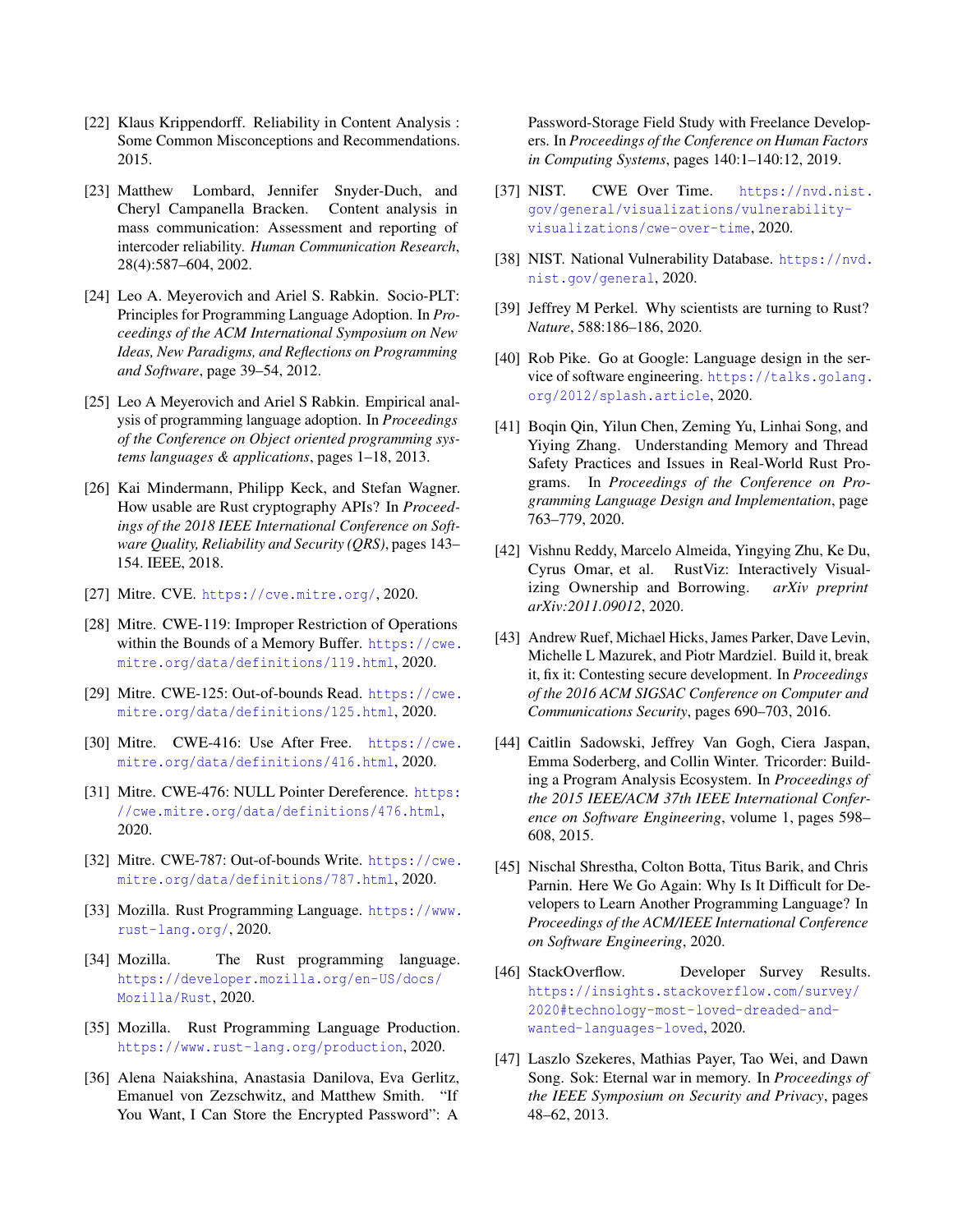- <span id="page-14-1"></span>[48] Jim Witschey, Shundan Xiao, and Emerson Murphy-Hill. Technical and personal factors influencing developers' adoption of security tools. In *Proceedings of the ACM Workshop on Security Information Workers*, pages 23– 26, 2014.
- <span id="page-14-3"></span>[49] Jim Witschey, Olga Zielinska, Allaire Welk, Emerson Murphy-Hill, Chris Mayhorn, and Thomas Zimmermann. Quantifying developers' adoption of security tools. In *Proceedings of the 2015 10th Joint Meeting on Foundations of Software Engineering*, pages 260–271, 2015.
- <span id="page-14-2"></span>[50] Shundan Xiao, Jim Witschey, and Emerson Murphy-Hill. Social influences on secure development tool adoption: why security tools spread. In *Proceedings of the 17th ACM conference on Computer supported cooperative work & social computing*, pages 1095–1106, 2014.
- <span id="page-14-4"></span>[51] Anna Zeng and Will Crichton. Identifying barriers to adoption for Rust through online discourse. *arXiv preprint arXiv:1901.01001*, 2019.

# <span id="page-14-0"></span>A Interview protocol

Most interviews were conducted by one interviewer; some interviews were assisted by a second interviewer. The second interviewer took notes and asked some additional and follow-up questions. Each interview was audio recorded, with permission.

# Rust Background

- How did you initially learn about Rust?
- Why did you/your team/your company decide to adopt Rust?
- Was it hard to convince the necessary people/groups (bosses, team members, others?) at your company to use Rust?
	- What concerns did they have?
	- What were they excited about?
- Have any attitudes/policies of (team members, management) changed since you attempted this project in Rust?

– How so?

- Can you please describe at a high level the project you/your team/your company are/is working on in Rust?
	- Is the project currently ongoing?
		- \* If yes, would you (briefly) characterize it as going well? Why (not)?
		- \* If no, did you finish it?
- · If no, why do you think you weren't able to complete the project?
- · If yes, do you consider the outcome a success? Why (not)?
- Why did you pick this project to write in Rust?
- Can you tell me more about what happened when you tried to adopt Rust?
	- How long did it take you/did you spend trying/do you think you'll need to complete this project in Rust?
	- What went particularly well when adopting Rust at your company/on your team?
	- What went particularly poorly when adopting Rust at your company/on your team?
	- Did you receive positive feedback from adopting Rust?
		- \* From whom?
		- \* What were they happy about?
	- Did you receive negative feedback from adopting Rust?
		- \* From whom?
		- \* What were they happy about?
	- What would you do differently if you were to attempt another project in Rust?
		- \* Would you even try again at all?
- What would you tell someone in your position at a different company that is also thinking about adopting Rust?

# Experiences with Rust (Only ask if they are programmer/familiar with coding)

- Have you ever felt like there was a programming task or something you wanted to program in Rust but could not get it to work?
	- What was it?
	- What did you try in order to debug/fix this problem?
- Can you tell me how Rust specific things affect your ability to fit a problem specification into a solution in Rust?
	- Ownership?
	- Lifetimes?
- Can you tell me more about your process of going from a problem specification to a solution in Rust?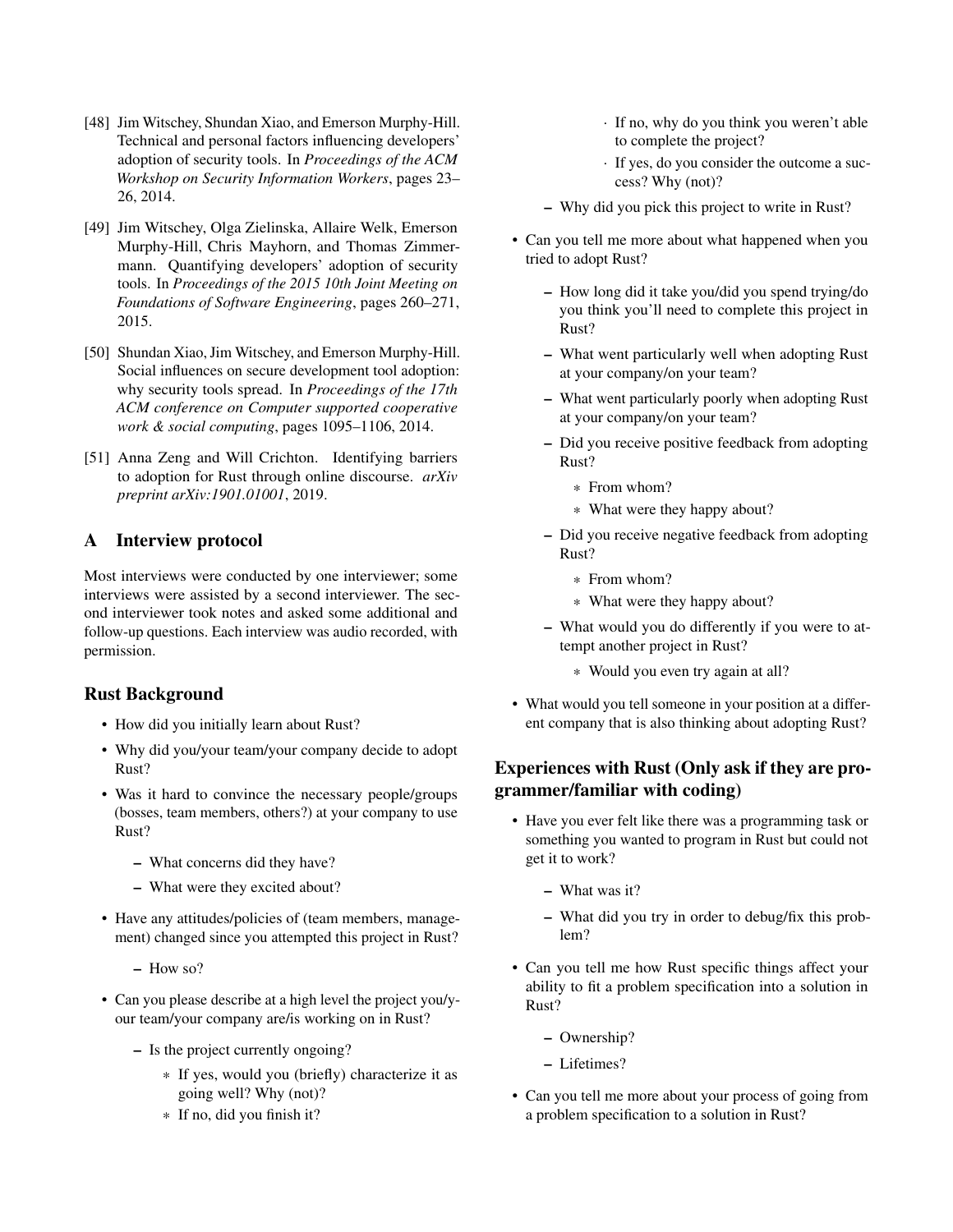• Do you find it difficult to find a solution to a programming problem in Rust?

– Why?

- How easy is it for you to find solutions to any problems or errors you encounter while programming in Rust?
- What features do you like most about the Rust programming language?
	- Libraries/APIs?
	- Online community?
- What features do you like least about the Rust programming language?
	- Libraries/APIs?
	- Online community?
- In your opinion, what are the biggest strengths of Rust?
	- Libraries/APIs?
	- Online community?
- In your opinion, what are the biggest weaknesses of Rust?
	- Libraries/APIs?
	- Online community?
- Have you ever used unsafe blocks in this project?
	- Why did you use them?
	- What solutions did you try before using the unsafe blocks?
- Does this project code interoperate with any other code from another language?
	- What was hard about getting the code to interoperate?
	- What was easy about getting the code to interoperate?
- Did you/the team port code from another programming language to Rust for this project?
	- What language did you port from?
	- What was hard about porting your code to Rust?
	- What was easy about porting your code to Rust?
	- Did you feel like it was easier to write this code in the original language or Rust?

### <span id="page-15-0"></span>B Survey

#### Technical Background

- 1. How long have you been programming? [Less than a year, 1 - 5 years, 5 - 10 years, More than 10 years]
- 2. Are you currently employed in a software engineering field? [Yes, Maybe, No]
- 3. Which of the following currently describe(s) what you do for work? (Check all that apply) (*Only show if they answered yes or maybe to question 2*) [Operating systems programming, Embedded systems programming, Firmware development, Web development, Network programming, Databases programming, Game development, Data science, DevOps, Desktop/GUI applications development, Library development, Mobile application development, CS/Technical research, CS/Technical education, Other [text box]]
- 4. Approximately how many employees work for your employer? (*Only show if they answered yes or maybe to question 2*) [1 - 100, 100 - 999, 1000 or more]
- 5. Which of the following programming languages have you been using for the last year (in a substantive manner), and/or expect to use in the near term? (Check all that apply) [Python, C++, Java, C, C#, PHP, R, Javascript, Swift, Go, Haskell, Other (Please comma separate if more than 1) [text box]]
- 6. Please rate your level of comfort and experience using the following programming languages.
	- 1 I have never used the programming language.

2 - I have used the programming language sparingly (e.g. modifications to others' programs or small toy programs)

3 - I have written a few thousand lines of code in the programming language.

4 - I am comfortable writing in it.

5 - I have programmed in this language a lot and know it very well.

[Python, C++, Java, C, C#, PHP, R, Javascript, Swift, Go, Haskell]

- 7. To what extent have you used the Rust programming language? [I have used Rust for hobby projects, I have used Rust in a class, I have maintained a body of Rust code, I have been paid to write Rust code, I have never used Rust]
- 8. What were the main reason(s) that you decided to learn Rust? (Check all that apply) [Rust was assigned for a class, Rust was assigned for a paid job, Curiosity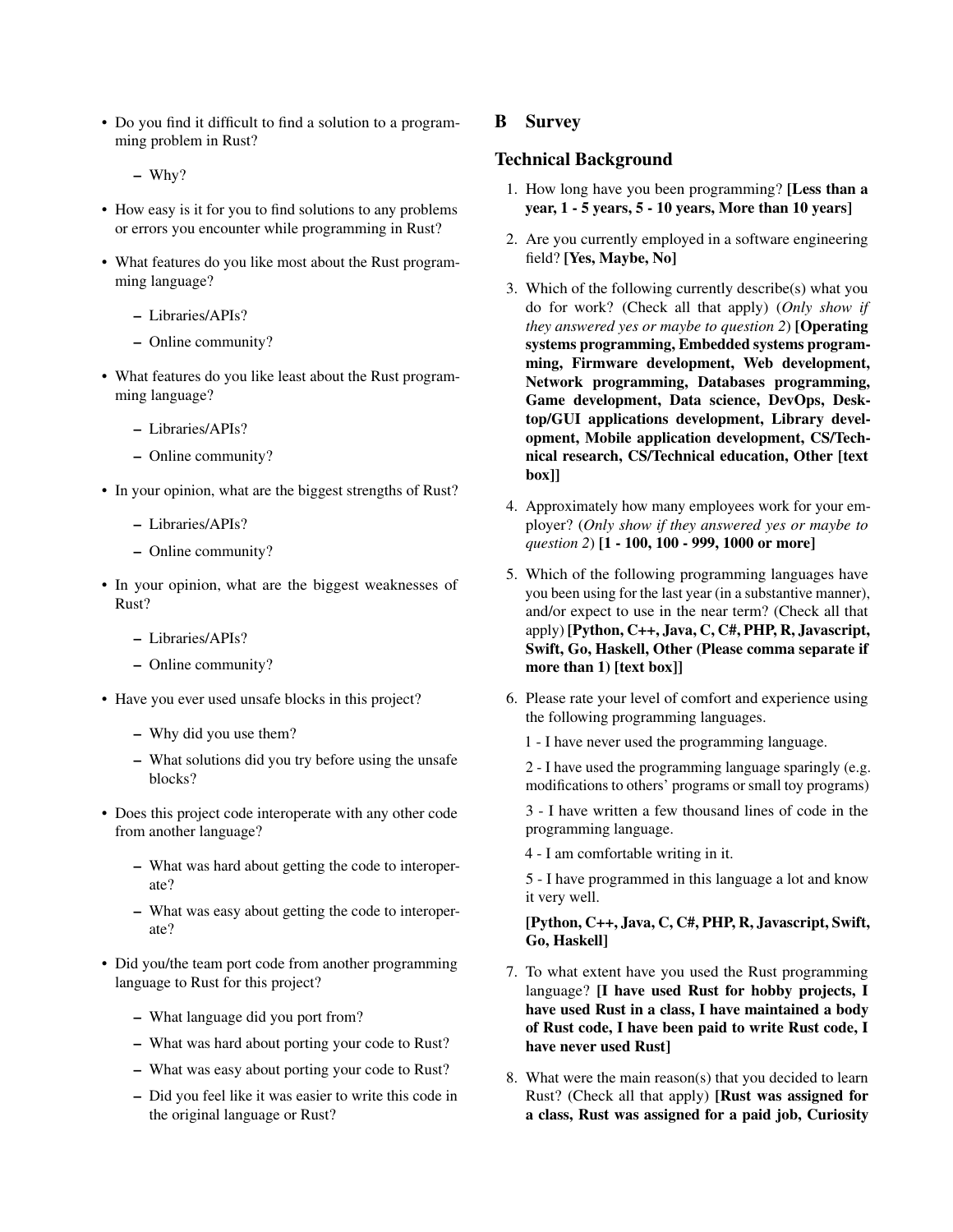### about Rust, Rust was suggested by a friend, To learn a marketable job skill, Other [text box]]

- 9. How long have you been programming in Rust? (Total time which you have actively spent working on Rust projects) [Less than a year, 1- 2 years, 2 - 5 years, More than 5 years]
- 10. How many lines of code (LOC) do you estimate you have written in Rust? [0 - 1000 LOC, 1000 - 10k LOC, 10k - 50k LOC, 50k - 100k LOC, More than 100k LOC]
- 11. Which best describes your current use of Rust? [I am currently using Rust for projects., I have used Rust in the past for projects, but I am not using it currently., I am not currently using Rust for projects.]
- 12. If it were up to you to choose, how would you feel about using Rust for future projects? [I would definitely want to use Rust in the future., I probably want to use Rust in the future., I probably do not want to use Rust in the future., I definitely do not want to use Rust in the future.]
- 13. Notwithstanding your general interest in using Rust in the future, for which of the following tasks/applications/projects would you not choose Rust? (Check all that apply) [GUI applications, Web applications, Mobile applications, Writing compiler code, Writing graphics code, Writing testing code, Other [text box]]

# Learning and Using Rust

- 1. Which of the following describes the primary way(s) you learned Rust? (Check all that apply) [Followed a Rust tutorial, Worked through "The Rust Programming Language" on-line text, Asked questions about Rust through on-line forums, Asked questions about Rust to coworkers/group-mates/friends, Studied Rust in a class, Attended a Rust workshop/bootcamp, Wrote a small Rust program from scratch, Ported some existing code to Rust, Other [text box]]
- 2. How easy or difficult did you find Rust to learn? [Very difficult, Slightly difficult, Neither difficult nor easy, Slightly easy, Very easy]
- 3. How long after learning and using Rust did it take before you could quickly and easily write a program that compiled and ran (without frequently resorting to the use of unsafe blocks)? [Less than 1 week, 1 week - 1 month, 1 month - 6 months, 6 months - 1 year, More than 1 year, I am not yet able to quickly and easily write a program that compiles and runs.]
- 4. Approximately how long did it take for you to feel comfortable in Rust writing:
	- A small program (Less than 10,000 lines of code) [1 week, 1 week - 1 month, 1 month - 6 months, 6 months - 1 year, More than 1 year, N/A]
	- A large program (More than 10,000 lines of code) [1 week, 1 week - 1 month, 1 month - 6 months, 6 months - 1 year, More than 1 year, N/A]
	- Library code [1 week, 1 week 1 month, 1 month - 6 months, 6 months - 1 year, More than 1 year, N/A]
	- An application [1 week, 1 week 1 month, 1 month - 6 months, 6 months - 1 year, More than 1 year, N/A]
- 5. How would you rate the quality of available Rust documentation? [Very poor, Poor, Average, Good, Very good, I don't know]
- 6. How would you rate the quality of advice from the Rust online community (For example: reddit, Stack Overflow, etc)? [Very poor, Poor, Average, Good, Very good, I don't know]
- 7. To what extent do you agree with the following statement: When I encounter a problem or error while working in Rust, I can easily find a solution to my problem? [Strongly disagree, Disagree, Neither agree nor disagree, Agree, Strongly agree, I don't know]
- 8. Which of the following make(s) the process of finding a solution to your problems or errors easy? (Check all that apply) (*Only show if the answer to 7 is agree or strongly agree*) [Availability of examples in official documentation, Availability of examples on Stack Overflow, Availability of examples on other online tutorials, Availability of knowledgable teammate/friend, Availability of descriptive compiler/error messages, Strong understanding of the language, Other [text box]]
- 9. Which of the following make(s) the process of finding a solution to your problems or errors difficult? (Check all that apply) (*Only show if the answer to 7 is disagree or strongly disagree*) [Lack of examples in official documentation, Lack of examples on Stack Overflow, Lack of examples on other online tutorials, Lack of knowledgable teammate/friend, Lack of descriptive compiler/error messages, Lack of strong understanding of the language, Other [text box]]

# Using Rust for Work

1. Are you, personally, currently writing Rust code for work? [Yes, No]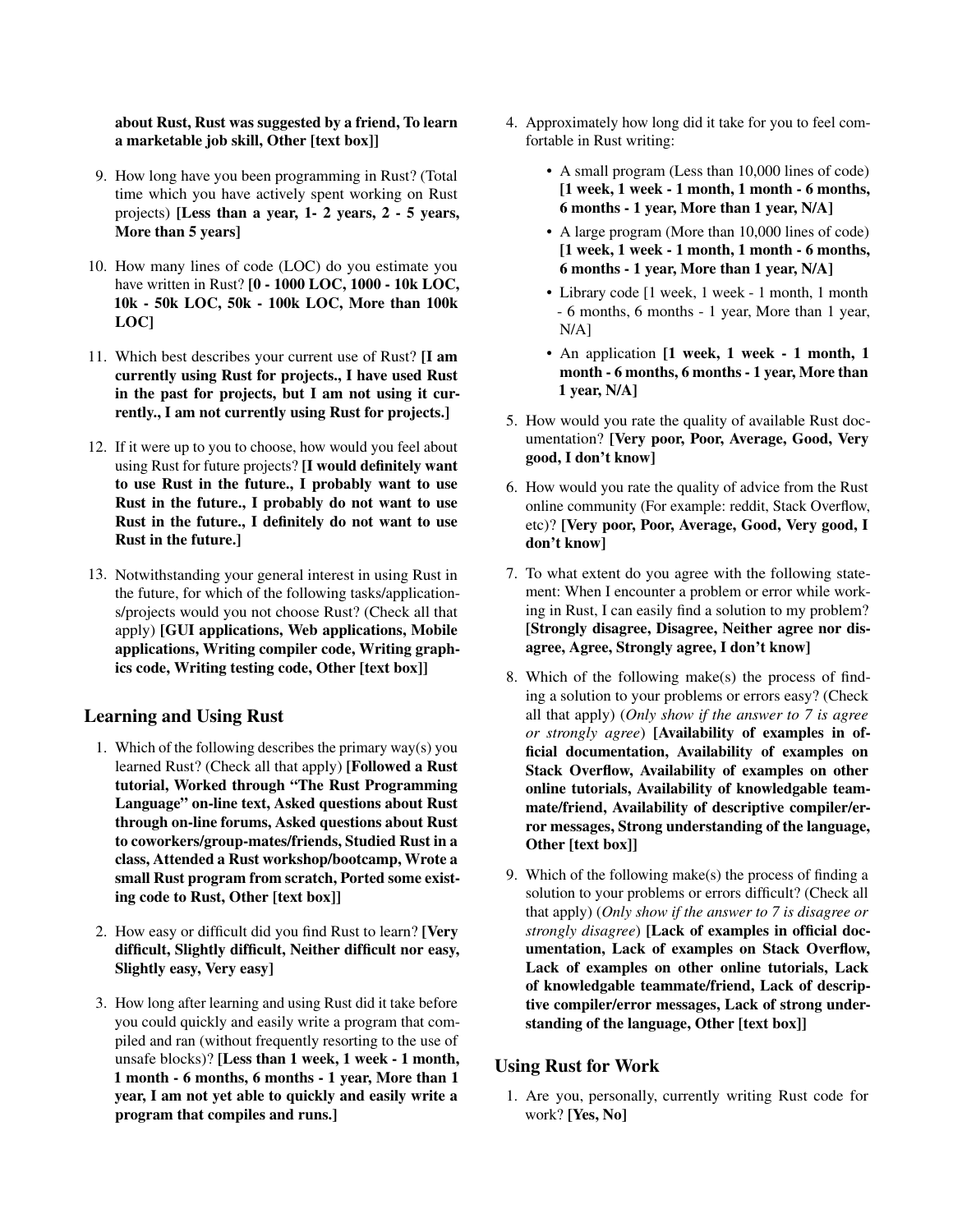- 2. Which of the following most accurately describes how you are writing Rust code for work? (*Only show if the answer to 1 is yes*) [I am writing Rust code as part of a company or large organization., I am writing Rust code as part of a freelance assignment.]
- 3. Have you or anyone on your team tried to get Rust adopted at your employer? (*Only show if the answer to 1 is no*) [Yes, No]
- 4. What were the major reasons your employer stated for deciding against using Rust? (Check all that apply) (*Only show if the answer to 3 is yes*) [Insufficient security, Inadequate performance, Lack of interoperability with existing codebase, Difficulty of maintainability, Lack of compatibility with development ecosystem, Difficulty of learning the language, Potential reduction in productivity of developers, Unfamiliarity with the language, Inability to hire Rust developers, Lack of trust in Rust toolbase, Concern about the long-term development and support of the language, Time pressure to deliver a product, Not wanting another new language at the company, Other [text box]]
- 5. Did anyone at your employer/on your team have apprehensions about using Rust? (*Only show if the answer to 2 is I am writing code as part of a company or large organization*) [Yes, No]
- 6. What were the major apprehensions of your employer/teammate(s) about using Rust? (Check all that apply) (*Only show if the answer to 5 is yes*) [Insufficient security, Inadequate performance, Lack of interoperability with existing codebase, Difficulty of maintainability, Lack of compatibility with development ecosystem, Difficulty of learning the language, Potential reduction in productivity of developers, Unfamiliarity with the language, Inability to hire Rust developers, Lack of trust in Rust toolbase, Concern about the long-term development and support of the language, Time pressure to deliver a product, Not wanting another new language at the company, Other [text box]]
- 7. Other than Rust, what language(s) do you primarily use at your employer (in terms of largest number of projects and/or lines of code)? (Check all that apply) (*Only show if the answer to 2 is I am writing code as part of a company or large organization* [Python, C++, Java, C, C#, PHP, R, Javascript, Swift, Go, Haskell, Other [text box]]
- 8. What language(s) do you primarily use at your employer (in terms of largest number of projects and/or lines of code)? (Check all that apply) (*Only show if the answer*

### *to 1 is no and 3 is yes* [Python, C++, Java, C, C#, PHP, R, Javascript, Swift, Go, Haskell, Other [text box]]

- 9. What are the primary conditions under which you have developed using Rust at your employer? (*Only show if the answer to 2 is I am writing code as part of a company or large organization*) [Developing alone, Developing in teams of 2 - 5 people, Developing in teams of more than 5 people]
- 10. Approximately how much legacy code at your employer was written in another language? (*Only show if the answer to 2 is I am writing code as part of a company or large organization*) [Less than 100,000 lines of code, 100,000 - 1,000,000 lines of code, 1,000,001 - 500,000,000 lines of code, 500,000,001 - 1,000,000,000 lines of code, More than 1,000,000,000 lines of code]
- 11. Which best describes your employer's future use of Rust after the completion of current project(s), if any? (*Only show if the answer to 2 is I am writing code as part of a company or large organization*) [I am certain that my employer will use Rust again in the future., I think my employer will use Rust again in the future., I do not think my employer will use Rust again in the future., am certain my employer will not use Rust again in the future.]
- 12. What one piece of advice would you give to someone who is just starting out in writing Rust at an employer similar to yours? (*Only show if the answer to 2 is I am writing code as part of a company or large organization*) [text box]
- 13. What one piece of advice would you give to someone who is trying to get Rust adopted at an employer similar to yours? (*Only show if the answer to 3 is yes*) [text box]

# Comparing Rust to Other Languages

- 1. The next set of questions will ask you to compare your opinions about and experiences with Rust to those of another language. This language should be among those you are most comfortable programming in; it can be your favorite, or perhaps the one you are using most right now. Please choose it from the list below. [Python, C++, Java, C, C#, PHP, R, Javascript, Swift, Go, Haskell, N/A (Rust is the only language I program in), Other [text box]]
- 2. How would you rate the quality of Rust debugging tools compared to [*chosen language*]? [Very poor, Poor, Average, Good, Very good]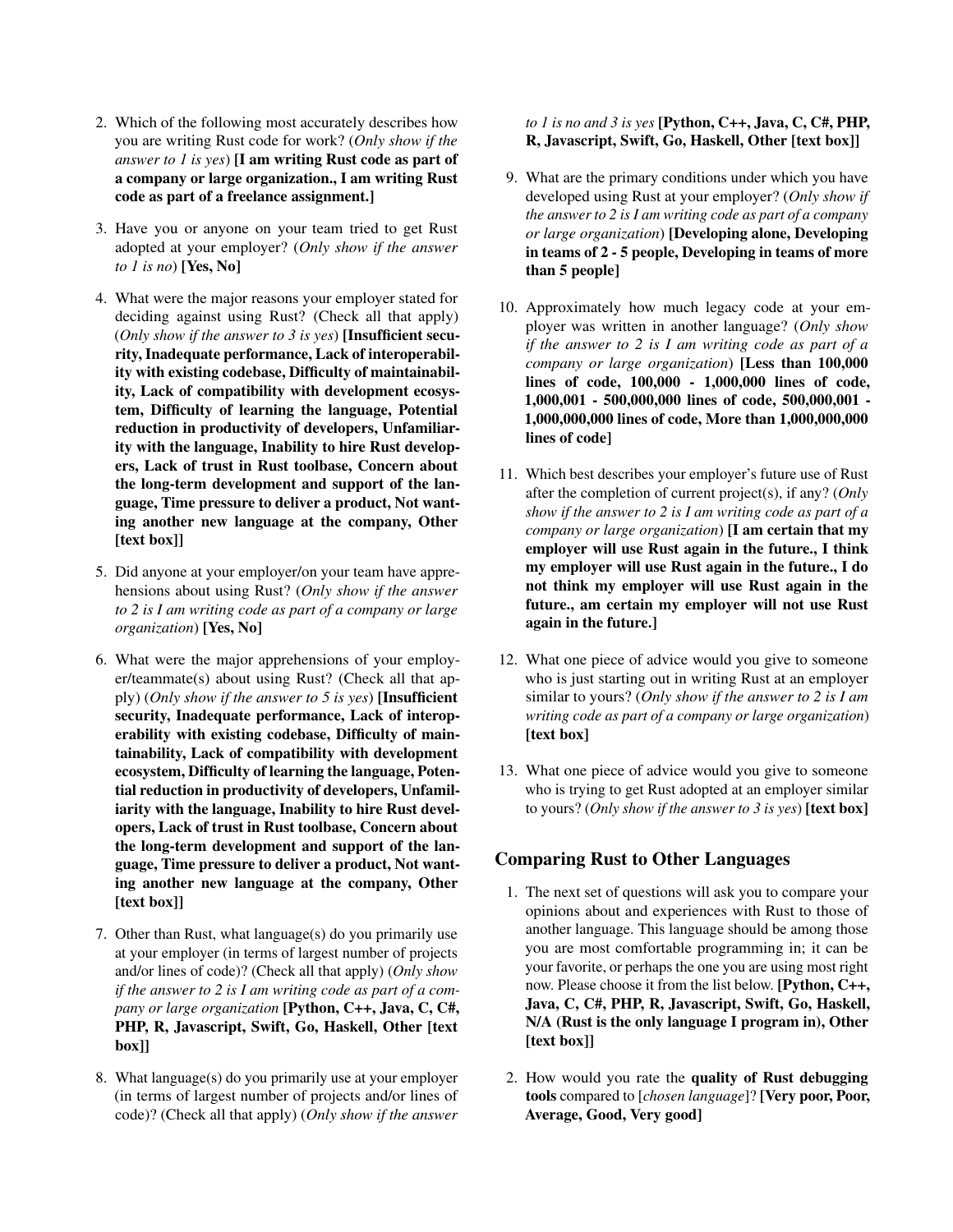- 3. How would you rate the quality of Rust testing tools compared to [*chosen language*]? [Very poor, Poor, Average, Good, Very good]
- 4. How would you rate the quality of Rust compiler and run-time error messages compared to [*chosen language*]? [Very poor, Poor, Average, Good, Very good]
- 5. To what extent do you agree with the following statement: I can more quickly design and fully implement code in Rust (well-tested, few if any bugs) than in [*chosen language*]? [Strongly disagree, Slightly disagree, Neither agree nor disagree, Slightly agree, Strongly agree]
- 6. To what extent do you agree with the following statement: I find it more difficult to prototype in Rust (i.e., get the basic working, but there may be bugs and missing corner cases) than in [*chosen language*]? [Strongly disagree, Slightly disagree, Neither agree nor disagree, Slightly agree, Strongly agree]
- 7. To what extent do you agree with the following statement: I spend more time getting my Rust code to compile than code in [*chosen language*]? [Strongly disagree, Slightly disagree, Neither agree nor disagree, Slightly agree, Strongly agree]
- 8. To what extent do you agree with the following statement: Once I get it to compile. I spend less time debugging my Rust code than code in [*chosen language*]? [Strongly disagree, Slightly disagree, Neither agree nor disagree, Slightly agree, Strongly agree]
- 9. To what extent do you agree with the following statement: Rust code is more difficult to maintain than code in [*chosen language*]? [Strongly disagree, Slightly disagree, Neither agree nor disagree, Slightly agree, Strongly agree]
- 10. To what extent do you agree with the following statement: Rust makes me more confident that my production code is bug-free than programming in [*chosen language*]? [Strongly disagree, Slightly disagree, Neither agree nor disagree, Slightly agree, Strongly agree]
- 11. To what extent do you agree with the following statement: Rust reduces the amount of time from the start of a project to shipping the project compared to [*chosen language*]? [Strongly disagree, Slightly disagree, Neither agree nor disagree, Slightly agree, Strongly agree]

# Rust Language/Ecosystem

- 1. Recall recent experiences developing with Rust. What are some things about Rust - both language and ecosystem - that you liked? (Check all that apply) [Traits, Slices, Enums, Memory safety, Concurrency safety, Immutability by default, Pattern matching, No null pointers, Closures, Generics, Ownership, Lifetimes, Performance, Crates ecosystem, Lack of garbage collection, Other [text box]]
- 2. Recall recent experiences developing with Rust. What are some things about Rust - both language and ecosystem - that you disliked? (Check all that apply) [Dependency bloat, Lack of available libraries, Long build time, Code size, Prototyping in Rust, Missing features (Please elaborate below) [text box], Other [text box]]
- 3. Which of the following describes your use of unsafe blocks/code while programming in Rust? (Check all that apply) [I have used unsafe code for foreign function interface (FFI) code., I have used unsafe code to enhance the performance of my code., I have used unsafe code for kernel-level/low-level interaction., I have used unsafe code for hardware interaction., I have used unsafe code to allow for memory management., I have used unsafe code in another way. (Please elaborate below) [text box], I have never used unsafe code.]
- 4. Does your employer/team/do you have a system for the review and use of unsafe blocks? (*Only show if the answer to 3 is not I have never used unsafe blocks*) [Yes [text box], No]
- 5. To what extent has Rust positively affected how you program in [*chosen language*]? [No effect at all, Minor effect, Some effect, Moderate effect, Major effect]
- 6. How has Rust affected how you work in [*chosen language*]? (Check all that apply) (*Only show if the answer to 5 is not no effect at all*) [Made me think about ownership, Made me think about aliasing, Made me think about memory lifetimes, Made me think about data structure organization, Made me think about the use of generics, Made me think about the use of immutability, Made me think about iteration patterns within my code, Other [text box]]

### Porting and Interoperating with Legacy Code

- 1. Have you ever tried to port code from another language into Rust? [Yes, No]
- 2. What language(s) have you ported from? (Check all that apply) (*Only show if they answered yes or maybe*